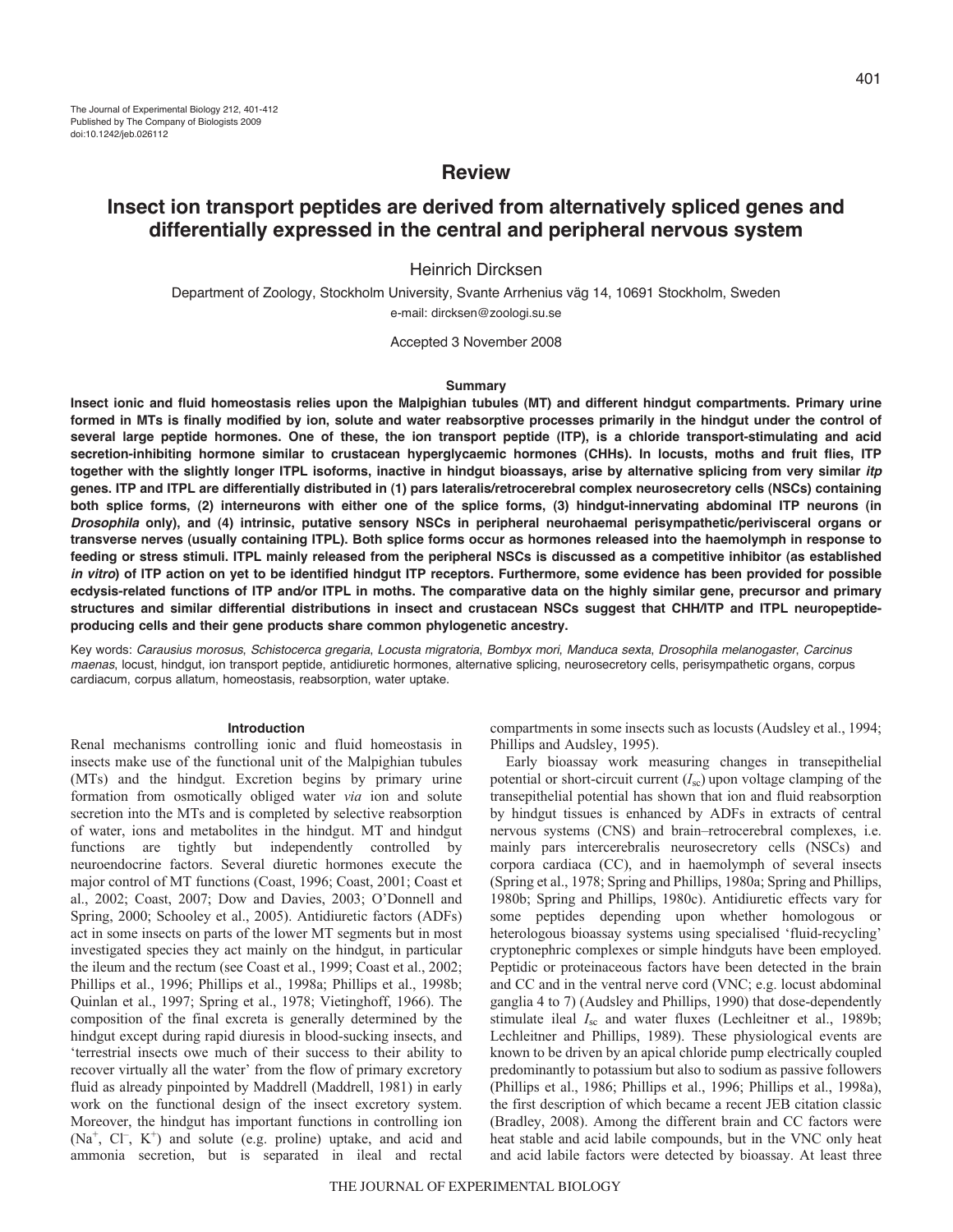different classes of large (>8 kDa) peptidic ADFs have been isolated from locusts: the neuroparsins (Fournier et al., 1987; Girardie et al., 1987; Girardie et al., 1989; Girardie et al., 1990), chloride transport-stimulating hormone (CTSH) (Phillips et al., 1980) and ion transport peptide (ITP). Whereas the function of neuroparsins as ADFs has been questioned (Coast et al., 2002), the antidiuretic effects of CTSH and ITP on the locust hindgut are well documented (Coast et al., 1999; Phillips et al., 1996). By use of chromatographic techniques, Audsley and colleagues (Audsley et al., 1992) discriminated three different bioactive compounds in crude CC extracts from the desert locust *Schistocerca gregaria* (Forskål 1775). The first was SchgrITP and the second a more hydrophobic factor. Both were preferentially active on ileal *I*sc and fluid reabsorption rate  $(J_v)$ . A third apparently solute transportstimulating factor had little effect on ileal *I*sc but stimulated *J*<sup>v</sup> (Audsley, 1991). Whereas the acid labile CTSH acting preferentially on rectal  $I_{\rm sc}$  (Phillips et al., 1980) in the desert locust is still to be identified, the only well investigated factor preferentially acting on the ileum *I*sc is SchgrITP, which is stable in acidic extraction media. This peptide was first isolated and characterised by Audsley and colleagues (Audsley et al., 1992) (see below) and found to be closely related to crustacean hyperglycaemic hormones (CHHs). SchgrITP causes only a submaximal stimulation  $(40\%)$  of rectal Cl<sup>–</sup> transport.

Liao and colleagues (Liao et al., 2000) isolated two ADFs (ADF-A and ADF-B) from brain–CC/corpora allata (CA) complexes of *Manduca sexta* (L.) by use of an everted rectal sac bioassay of larval cryptonephric complexes. Only the slightly more potent ManseADF-B has been investigated in more detail. Its antidiuretic effect was insensitive to specific blockers of proton-pumping vacuolar ATPase, cation/H<sup>+</sup> antiport, and Na<sup>+</sup>/K<sup>+</sup>/2Cl<sup>-</sup> co-transport, all functional elements indispensable for the known paradoxical antidiuretic effects of a diuretic hormone (ManseDH) (Audsley et al., 1993) in cryptonephric complexes. Removal of Cl– from the lumen side, two different specific Cl<sup>-</sup> channel blockers and a specific inhibitor of protein kinase A abolished fluid reabsorption of everted rectal sacs, indicating that the actions of ManseADF-B are clearly Cl– dependent and are likely to be mediated by cAMP-dependent protein kinase A. However, to again rule out the effects of ManseDH, which probably stimulates  $\text{Na}^{\dagger}/\text{K}^{\dagger}/2\text{Cl}^-$  co-transport *via* cAMP (Audsley et al., 1993), forskolin (an adenylyl cyclase activator) combined with a co-transport blocker was applied. This mimicked the ManseADF-B action, which was, therefore, assumed to take place in the true rectal epithelium rather than in the cryptonephric compartments of the cryptonephric complexes. The latter are considered targets of ManseDH since they contain the MT elements. This dissection of physiological and pharmacological effects on a cAMP-mediated Cl<sup>-</sup> transport similar to that in locusts and the fact that the ADFs are most soluble in 80% ethanol led to the assumption that ManseADF-B is a homologue of either CTSH or ITP of locusts (Liao et al., 2000; Schooley et al., 2005).

For more details on present and past knowledge about ITP physiology the reader is referred to a comprehensive review by Coast and colleagues covering in more depth the historical and some structural and physiological details of locust ITPs/longer ITPs (ITPLs) and other ITPs (Coast et al., 2002). The present review deals with gene and mRNA precursor structures and biochemical characterisations, cellular localisations and distributions of ITP and related peptides in hemi- and holometabolous insects that have hitherto been investigated in more detail. Comparison of genes, precursors and primary structures of ITPs and their distributions in the nervous system have revealed striking similarities to those of CHHs. The latter are major members of a large peptide family comprising CHHs with pleiotropic functions, and moult-, vitellogenesis- and gonad-inhibiting hormones with somewhat more restricted functions (Böcking et al., 2002; Chan et al., 2003; Chen et al., 2005; Keller, 1992; King et al., 1999; Lacombe et al., 1999).

|                  |                                                     |  | CarmaPOCHH pEIYDTSOKCVYDRALENDFEHVCDDCYNFYRTSYVASACRNNGEENEVEDVCVYOFYFPNHEEYLRSRDGLKG                                   |
|------------------|-----------------------------------------------------|--|-------------------------------------------------------------------------------------------------------------------------|
| BommoITPL        |                                                     |  | S-EFTLE KCVEDAAIFARLORICDDCFNLFREPOLYTICRKDCFTDYFKGCVEVIRETDOLDLFKKYIKQIHGADEGI                                         |
| ManseITPL        |                                                     |  | S-EESLE KGVYDASIFARLDRVODD YNLEREPOLYTLCRKDOFTTNYBKG VEVFROTDOLELFKTYIKTLHGADEGV                                        |
| SchqrITPL        |                                                     |  | S-EFDIQCKGVYDKSIFARMDREGEDQYNLEREPQLHSLCRKDQFTSDYEKGCIDVLLLQDDMDKIQSNIKQIHGAERGV                                        |
| TricaITPL        |                                                     |  | S-EFDIQ KEVYDKSIFA (IDSI EBD YMLEREPOLENI GRKN FITDYEKS IDTIQRSDEEAQIQLÄIKQIRGAEL GGLGTLIAPFLFSNTLT                     |
| AedaeITPL        |                                                     |  | SSFFDIECKGOFNKAIF KLDRICED VSLFREPOILSFCKKSCFTTDYERGCIDAIOLTDEIETLKPFIKVINGADENTL                                       |
| AnogaITPL        |                                                     |  | SSFFDIE KGOFNKOIF KLDRI EDO YSLFREPOILSFOKKOEFTDYEKGOIDAIOLTDEIEKFKPLIKVFNGADENTL                                       |
|                  |                                                     |  | DromeITPL1_SNEFDLECKGIFNKTMETRLDRICEDCYOLFRETSLHRLCKANCEVHETEGDCLKVLLIDDEEISQLCHYLKVINGSEYPFHKPIYH                      |
|                  |                                                     |  | DromeITPL2 SNFFDLE KGIFNKTMF RLDRICEDEYOLFRETSIHRLOKKDCFDSKWFGE <mark>LLKVLLIPSBBIS</mark> NLOHFLRVVNGSEISFNMGPOT       |
|                  |                                                     |  |                                                                                                                         |
| DromeITP         |                                                     |  | SNFFDLECKGIFNKTMT RLDRICED YOLFRETSIHRLCKOEGEGSPFENACIEALOLHEEMDKYNEARDTL-NH2                                           |
| SchqrITP         |                                                     |  | S-EFDIOCKGVYDKSIEARLDRICEDCYNLFREPOLHSICRSDCEKSPYEKGELOAILLIDEEEKFNOMVEIL-NH2                                           |
| AedaeITP         |                                                     |  | SSFFDIECKGOFNKAIFWRLDRICEDCYSLFREPOILSFCKEGOFGSEYFLACVEALVLDEPTEKFMKYREMU-NH2                                           |
| AnogaITP         |                                                     |  | SSFFDIE KGOFNKOIF KRLDRI EDE YSLFREPOILSFCKEG FGTDYFLACVEALFLEEEKFMKAREME-NH2                                           |
| ApimeITP         |                                                     |  | S-EIDIOCKGIYDKSIEARLDRICED YNLFREPOLEOLENDDEECTEYETSCIQALLLEDEKEKLYEMVEYL-NH2                                           |
| ManseITP         |                                                     |  | S-EESIECKGVYDASIEARIDRVCDDCYNLEREPOLYTLCRAKCETPYEKGOMESLYLYDEKEOIDOMIDFV-NH2                                            |
| BommoITP         |                                                     |  | S-EFTLECKGVEDAAIFARLDRICDDCFNLFREPOLYTLCRAECFTTPYEKGOMESLYLYDEKEOIDOMIDFV-NH2                                           |
| TricaITP         |                                                     |  | S-EFDIOCKGVYDKSIFAKLDSICEDCYMLEREPOLHNLCRSECFSTKYFVGCVESLLLSEEMPKFRKMIEYL(SK)                                           |
| <b>CONSENSUS</b> | S FF :: $CKG$ :: $F$ : $F$ : $LD: C$ : $D C$ : LFRE |  |                                                                                                                         |
| OrcliCHH         |                                                     |  | <b>PEVEDOACKGIYDRAIRKKLDRVCEDCYNLYRKPYVATTCRONCYANSVRROCLDDLLLIDVLDEYISGVQTV-NH2</b>                                    |
|                  |                                                     |  |                                                                                                                         |
| CarmaCHH         |                                                     |  | PEIYDTS <mark>EKGVYDRALENDEEHVGDDGYNEYR</mark> TSYVASA <mark>GRSNGYSNLVEROE</mark> MDDELMMDEFDONARKVOMV-NH <sub>2</sub> |

Fig. 1. Alignment of some insect ion transport peptide (ITP) and long ITP (ITPL) sequences in comparison with crustacean hyperglycaemic hormones (CHHs) of shore crab eyestalk ganglia [SGCHHs; Carcinus maenas, Carma, P14944 (Kegel et al., 1989); Orconectes limosus, Orcli, CAA55308 (Kegel et al., 1991)] and Carcinus maenas pericardial organ (PO), CarmaPOCHH (AAG29432) sequences from two crustaceans. The deduced ITP and ITPL sequences are shown for Manduca sexta (Manse, AY950500, AY950501), Bombyx mori (Bommo, AY950502, AY950503), Schistocerca gregaria (Schgr, AAB16822, AAB16823), Apis mellifera (Apime, XP001120062), Aedes aegypti (Aedae, AY950504, AY950505, AY950506), Anopheles gambiae [Anoga, XP313928 (Dai et al., 2007)] and Tribolium castaneum (Trica, ABN79657, ABN796578). Sequence similarities and identities are indicated with reference to the ITP/ITPL1-2 of Drosophila melanogaster [Drome, ABZ881400, ABZ881401, ABZ881402 (Dircksen et al. 2008)] by grey and black shading, respectively. The consensus estimate includes ITPs/ITPLs only; the colon (:) indicates that only closely related residues are found at this position. Note that at least 14 identical amino acid positions occur mostly in the first parts of the peptide sequences derived from the common exons (as indicated by a vertical blue line behind amino acids 40 or 41) in addition to the six invariable cysteines (red shaded). The latter probably give rise via disulphide bridges to three indicated intramolecular loops as so far confirmed only for a few CHHs (e.g. the ones shown here) and a synthetic SchgrITP (King et al., 1999).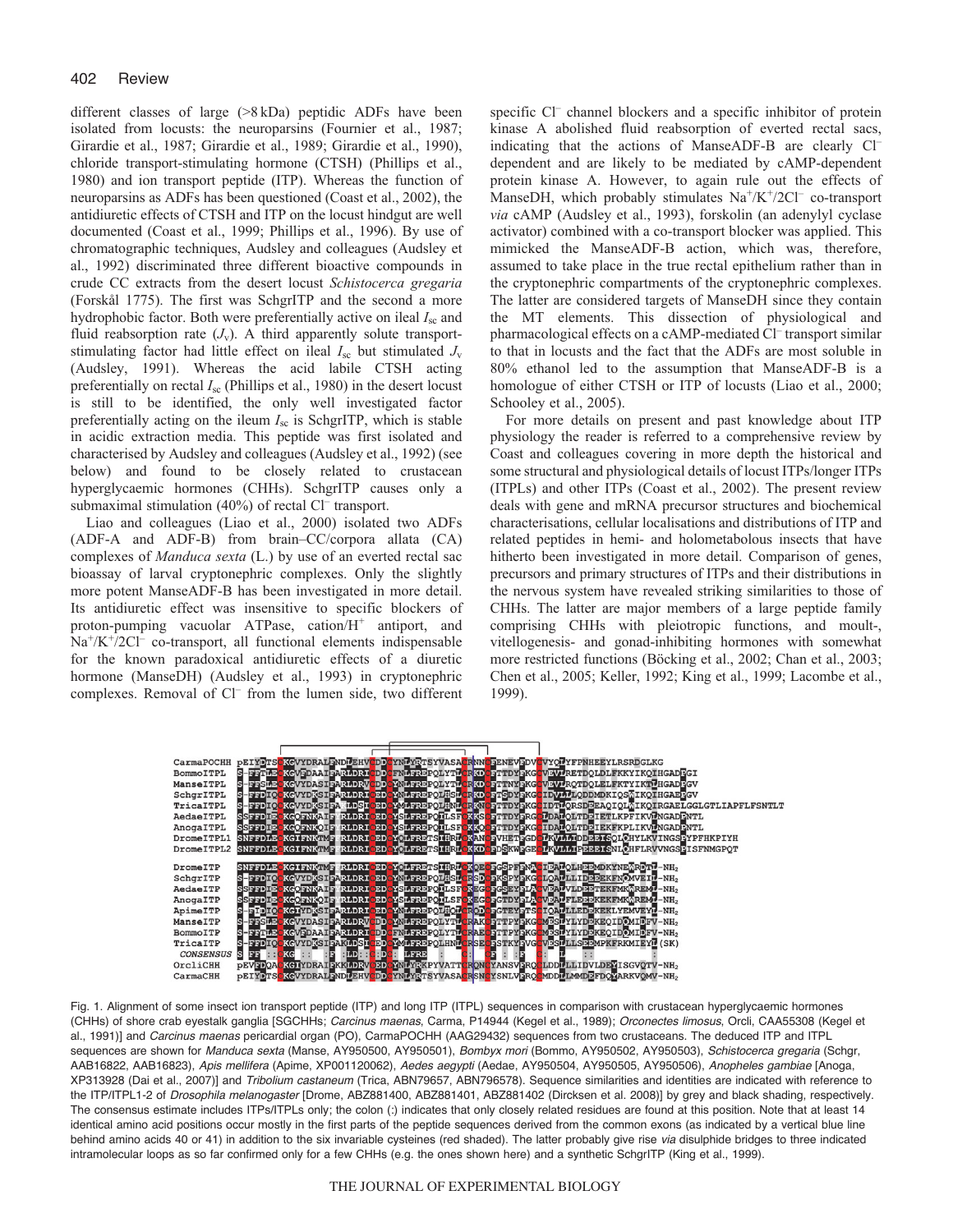## **Identified peptide and mRNA structures derived from alternatively spliced** *chh* **and** *itp* **genes are conserved in crustaceans and insects**

In the search for a possible insect hyperglycaemic factor, early attempts were made in the stick insect *Carausius morosus* (Sinety 1901) to identify a putative CHH-like molecule*.* Strong evidence for a close similarity between this first insect CHH-like peptide (still uncharacterised) and the CHH of the crab *Carcinus maenas* (L.) (CarmaCHH; Fig. 1) was provided by a radioimmunoassay using an antiCarmaCHH serum. The assay showed clear-cut curve parallelism of crude CC extracts and HPLC-purified CarmaCHH (Jaros and Gäde, 1982) long before CarmaCHH had been fully sequenced (Kegel et al., 1989). However, it took 10 more years until the close association of CHHs and insect ITPs became substantiated by the identification of the first partial sequence of 31 amino acids of SchgrITP from *S. gregaria* by Audsley and colleagues (Audsley et al., 1992). Their study gave the first clearcut hint that SchgrITP is closely related to CHH family peptides (44–59%). However, when tested in the same ileal assay used for the isolation of ITP, CarmaCHH was later found to be inactive, as were head extracts of insects not closely related to locusts from lepidopteran, dipteran, hymenopteran and hemipteran taxa in contrast to those from orthopteran taxa (Meredith et al., 1996). For a CHH this is not surprising considering the fact that they display pronounced species and group specificity when tested in heterologous haemolymph glucose bioassays in different crustaceans (Leuven et al., 1982). In fourth larval instars of the silk moth *Bombyx mori* (L.), a CHH-like peptide similar to SchgrITP was later discovered by cDNA cloning using degenerate primers constructed on the basis of conserved CHH and ITP peptide sequences and called BmCHH-like peptide (BmCHHL= BommoITP; Fig. 1) (Endo et al., 2000).

All CHHs and ITPs/ITPLs have several characteristic features in common. (1) The conformation with six cysteines in the same positions putatively leads to the same three common disulphide bonds. These cysteine bridges are often inferred on the basis of homology but were in fact assigned only in a few studies by tryptic fragmentation of native (or synthetic) non-reduced peptides followed by Edman degradation and/or mass spectrometrical analysis (e.g. Dircksen et al., 2001; Kegel et al., 1989; Kegel et al., 1991; King et al., 1999) (see Fig. 1). (2) The normal length of 72 amino acids for crustacean CHHs is found in many insect ITPs except for dipteran species, which have one more N-terminal amino acid (Ser or Asn in position 2, i.e. 73 amino acids in length). (3) All CHHs and ITPs are C-terminally amidated, which may protect them from carboxypeptidase degradation. (4) N-terminal pyro-Glu, a modification known to protect peptides against aminopeptidase degradation, is a further important structural determinant that is clearly a distinctive difference between most CHHs and all hitherto known ITPs, with the exception of some shrimp CHHs (Chen et al., 2005). (5) The presence of aromatic amino acids (Phe or Tyr) in position 3 (or positions 2, 4 or 3 in dipteran ITPs) of the Nterminal putative α-helix appears to be a very conserved feature that is important for the biological activity of both CHHs and ITPs (Gu et al., 2000; Katayama et al., 2003; Katayama and Nagasawa, 2004; Mosco et al., 2008; Zhao et al., 2005). (6) The highest consensus of amino acid identities or close similarities is restricted to a core structure of the first 40 or 41 amino acids, containing two out of five important characteristic structural motifs in CHHs and ITPs embraced by the probably conserved cystine-bound loops I and II (Chen et al., 2005; Drexler et al., 2007; Lacombe et al., 1999) (Fig.1).

Meredith and colleagues were the first to discover two structurally closely related mRNAs leading to a short and a long isoform of SchgrITP (SchgrITP and SchgrITPL) by cDNA cloning (Fig. 1, Fig. 2A) (Meredith et al., 1996). It became obvious that the first part of the precursor mRNA of SchgrITPL was identical to the first encoded 40 amino acids of SchgrITP but the rest of the open reading frame (ORF) up to the stop codon was very different, leading to a four amino acid longer peptide with a free carboxy-terminus (134 amino acid long prepropeptide). However, intriguingly, codons encoding the second part of SchgrITP appeared in the 3'-UTR of the SchgrITPL precursor, which up to the 3'-end was otherwise identical to that of the SchgrITP mRNA, and made this different second part of the SchgrITPL peptide look like a stretch called the 'insert' by the authors (Fig.2A). Nearly identical ITP and ITPL mRNAs were found in the migratory locust *Locusta migratoria* (L.), which encoded peptides that were essentially identical to SchgrITP and SchgrITPL with the one exception of D66 *vs* E66 (Macins et al., 1999). These observations gave a first clear-cut hint for the assumption of alternative splicing of locust *itp* gene products later found to occur as a characteristic feature in several *chh* genes (Dircksen et al., 2001; Chen et al., 2004) and *itp* genes (Dai et al., 2007; Dircksen et al., 2008) (Figs 1 and 2). In fact, Dircksen and colleagues (Dircksen et al., 2001) were the first to show that the 72 amino acid-long amidated CarmaCHH from the classical X-organ sinus gland system of the shore crab eyestalk ganglia (CarmaSGCHH) and another slightly longer CHH-like isoform in the intrinsic cells of the neurohaemal pericardial organs (CarmaPOCHH) arise from alternative splicing of pre-mRNAs and differential expression of mRNAs derived from the same *chh* gene (Fig. 1, Fig. 2B). Several crustaceans including the shore crab have been shown to contain multiple *chh* genes that occur in tandem arrangements clustered on the same chromosome and may have arisen from multiple gene duplications during the course of evolution, which further complicates analysis of their messages (Chan et al., 2003; Gu and Chan, 1998). Surprisingly, several variants of mRNAs have been found in the shore crab, most of which definitely did not lead to a translated product and are, thus, of unknown function (Dircksen et al., 2001), a finding recently corroborated by studies on other crabs. These studies stated that preferentially long POCHH-encoding mRNAs occur in several other tissues but no expressed peptides could be found (Chung and Zmora, 2008; Tsai et al., 2008).

In insects, thus far only single copies of *itp* genes have been found. Experimental evidence for the structure of *itp* genes and/or for the true existence of their mRNA products is available only for the lepidopterans *M. sexta* and *B. mori* (Dai et al., 2007; Drexler et al., 2007) and for the dipterans *Aedes aegypti* (L.) and *Drosophila melanogaster* (Meigen 1830) (Dai et al., 2007; Dircksen et al., 2008); other similar provisional *itp* gene-derived precursor and peptide structures, e.g. in the malaria mosquito *Anopheles gambiae* (Giles 1902) (Anoga) and the red flour beetle *Tribolium castaneum* (Herbst 1797), have been revealed by bioinformatic data mining. Whilst the currently annotated versions of the Anoga *itp* gene may comprise three exons only (ENSANGT00000021718) (Dircksen et al., 2008) similar to the Manse *itp* gene (Fig.2B), the *T. castaneum* genome contains a TricaITPL and a putative TricaITP-like sequence (Li et al., 2008), though not fully conforming to the currently annotated four-exon Trica *itp* gene model (gene 657659). The former peptide is currently the longest known ITPL isoform, but the putative TricaITP sequence may still be incorrect as the Cterminus is two amino acids longer than in all other ITPs and does not contain an expected typical amidation site. The latter example shows how important it is to perform 'postgenomic verification' of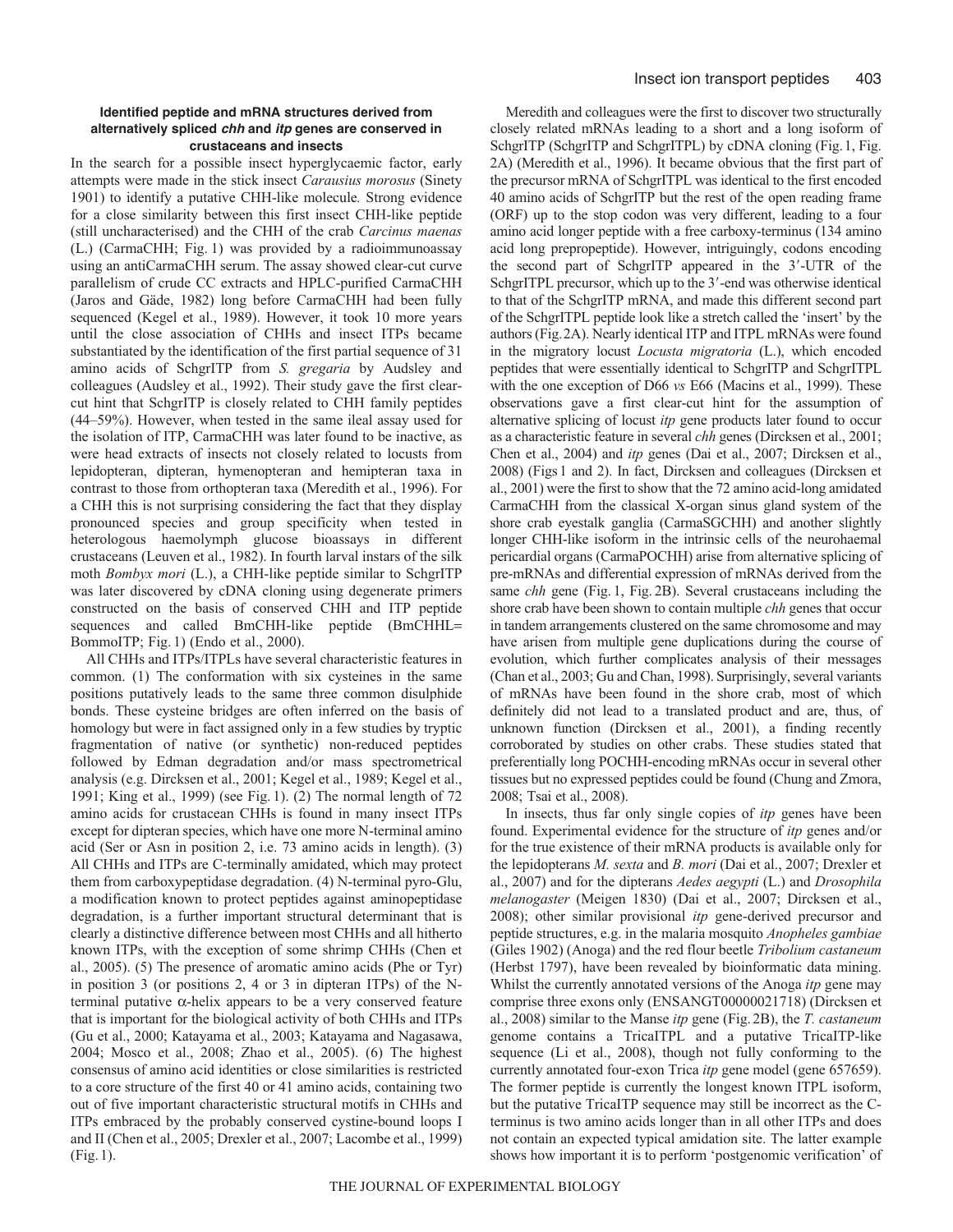mRNAs (especially of their 5'- and 3'-ends) by cDNA cloning and of the deduced peptides by biochemical analysis. In fact, the definite occurrence and biochemical identity of ITP and ITPL peptides has thus far only been proven in the cases of the desert locust and the fruit fly ITPs (Audsley et al., 1992; Audsley et al., 2006; Dircksen et al., 2008).



Fig. 2. Schematic representation of highly conserved CHH/ITP gene structures containing exons arranged in tandem leading to derived alternative mRNA splice forms that encode the common (black) and the distinctive parts of long (red, green; POCHH/ITPL) and short (yellow; SGCHH/ITP) peptide isoforms (not exactly to scale). Note the occurrence of exons common to the first parts (black) in 5'-positions of the open reading frames (ORFs) within the derived mRNAs, and of the short splice form-specific ORF parts (yellow) always in the 3'-untranslated regions (UTRs) of the long splice forms. Also indicated are 5'and 3--UTRs (grey) and other proposed non-coding (white) regions of exons. Mature ITP peptides are indicated by magenta triangle lines. (A) Structures of the two mRNAs of short and long locust ITP/ITPL putative splice forms. Almost identical mRNAs lead to identical SchgrITP/LocmiITP in the two locust species, but SchgrIPTL and LocmiITPL differ by one amino acid (D66 to E66) (Macins et al., 1999; Meredith et al., 1996). (B) The chh gene of C. maenas has four exons leading to two identified mRNAs differentially expressed in the X-organ sinus gland system (CarmaSGCHH) or pericardial organ cells (CarmaPOCHH) (Dircksen et al., 2001). (C) The three exon Manse itp gene model and the derived and mature ManseITP/ITPL mRNA structures (Dai et al., 2007). (D) The current and revised five exon Drome itp gene model (CG13586, cf. current annotation) and the proposed and partially confirmed (blue arrowed lines) derived two long DromeITPL1,2 and one short DromeITP mRNA splice forms with putative 5'- and 3'-UTRs; intron 1 is drawn interrupted because it is much larger (14 kb) than shown here. Note that corresponding splice form-specific ORF parts of DromeITPL2 (red) and DromeITP mRNAs (yellow) are contained in the 3'-UTRs of the DromeITPL1 and DromeITPL2 mRNAs, respectively [after Dircksen et al., with permission (Dircksen et al., 2008)]. SP, signal peptide; CPRP/IPRP, CHH/ITP precursor-related peptide.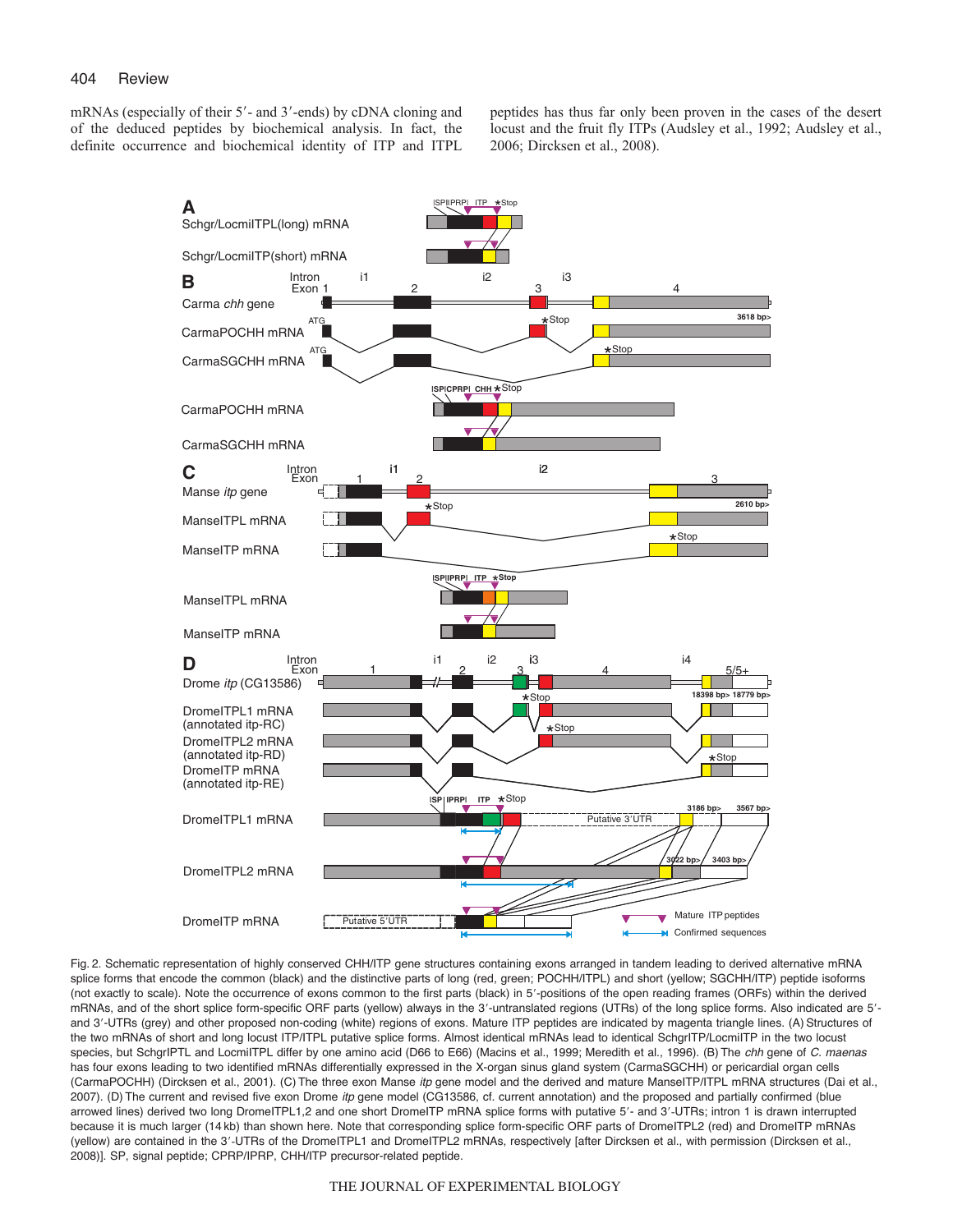The principal characteristics of *chh* and *itp* genes appear to be highly conserved in crustaceans and insects. At present, a four exon *chh/itp* gene model, as discussed previously by Chen and colleagues (Chen et al., 2005), seems to emerge as the most likely unifying concept. Nevertheless, the probably 5'-incomplete threeexon gene models for the Manse *itp* and Anoga *itp* genes and recently detected ambiguities with regard to the true existence of the first exon in the current five exon Drome *itp* gene model [as discussed before (Dircksen et al., 2008)] among others may need to be clarified first. Definitely, all hitherto investigated and predicted cases of *chh/itp* genes contain one or two common 5'exons leading to mRNAs identically coding for the first 40–41 amino acid peptide parts of both the long and short CHH/ITP isoforms. These exons are in most cases followed by two exons (three in the case of *D. melanogaster*) leading to the mRNA encoding the 'second parts' (amino acids 41+ or 42+) of the long and the short CHH/ITP isoforms (Fig. 2A–D). The short isoforms are thus far always encoded by the very last exon, and their splice sites are apparently not easily recognised by automated annotation software. Furthermore, a still unresolved and enigmatic issue is the occurrence and functional significance of normally co-processed so-called precursor-related peptides for CHHs and ITPs (CPRPs and IPRPs) that in most cases are found in tissue extracts or coreleased (e.g. Dircksen et al., 2001; Huybrechts et al., 2003; Tensen et al., 1991; Toullec et al., 2006; Wilcockson et al., 2002) (Fig. 2). Their messages within the 'common exons' always precede those of the CHH or ITP messages, are separated from the latter by typical dibasic cleavage sites, but may differ tremendously in peptide size (7–54 amino acids) among the investigated species from the different arthropod taxa.

#### **Localisation of CHH-like and ITP-like gene products and peptides in insects throughout postembryonic development**

The distribution of distinct CHH/ITP- and ITPL-immunoreactive neurons and/or neuronal cell bodies detected by *in situ* hybridisation with *itp* gene-specific probes (which thus far cannot distinguish between ITP/ITPL splice forms) is restricted to four principal neuron types in the investigated insects. These are in all species (1) a few NSCs in the pars lateralis of the protocerebrum with projections to the retrocerebral complex (CC/CA; with *C. morosus* as a possible exception, see below), but in some insects also (2) interneurons in the brain and ventral nerve cord (suboesophageal, thoracic and abdominal ganglia; SOG, TG, AG), (3) efferent neurons in terminal AGs innervating the hindgut and (4) neurosecretory cells associated with neurohaemal organs of the peripheral nervous system (PNS). This distribution of NSCs is similar to the occurrence of CHH neurons in the X-organ sinus gland system of crustacean eyestalk ganglia and neurohaemal pericardial organs. However, ITP/ITPL-immunoreactive or *in situ* hybridising cell structures have thus far not been found anywhere but the insect CNS and PNS, especially not in gut tissues. This is contrary to the situation in shore crabs where CarmaSGCHH transiently occurs in thousands of endocrine cells of the ectodermal foreguts and hindguts during the preparations for moulting. CarmaSGCHH is released in enormous amounts from these cells during the time of ecdysis, immediately after or during which the cells shut down their production (Chung et al., 1999) (see also below, and cf. Table 1).

Even before the primary structures of any CHH or ITP were known, immunocytochemistry using a crab antiCarmaCHH serum helped, for the first time, to localise CHH-like peptide immunoreactivity in about 50 NSCs in the pars intercerebralis of the stick insect *C. morosus* (Jaros and Gäde, 1982). The authors stated that the cells probably projected to terminals in the CC but not in the CA and substantiated this finding by radioimmunoassay analysis of brain and CC extracts. No CHH immunoreactivity was detected in other parts of the CNS and VNC. Our first attempts to localise CHH/ITP-like peptides in *L. migratoria* by *in situ* hybridisation resulted in the detection of OrcliCHH immunoreactivity in about 20 lateral NSCs with projections to the retrocerebral complex (CC and CA) and in about 10–12 intrinsic peripheral NSCs in the link and transverse nerve-associated dorsal perisympathetic organs [LN, TN and dPSOs; terminology according to Dircksen et al. (Dircksen et al., 1991)] of each abdominal segment using an antiserum to purified SGCHH of the spiny cheek crayfish *Orconectes limosus* (Rafinesque 1817) (Keller, 1988) (OrcliSGCHH; Figs1 and 3; Table1). Occasionally, single pairs of anterior dorsal lateral OrcliCHH-immunoreactive neurons were detected in abdominal ganglia AG4–AG7 (Dircksen and Heyn, 1998) (Fig. 3C), which may agree with the abovementioned earlier findings of *I*<sub>sc</sub>-stimulating factors in these ganglia (Audsley and Phillips, 1990). Final identification of the *Locusta* CHH/ITP-immunoreactive substances is pending, but western blots of CC/CA extracts using the same antisera as for *in situ* hybridisation indicated molecular sizes close to those of the known LocmiITPs (H.D., unpublished). This study established the CC/CA as a putative release site(s) for circulating ITP neuropeptides in locusts, as dealt with later in more detail (see below). A comprehensive study employed western blots with antisera raised against synthetic full-length SchgrITP and N- and C-terminal peptide haptens (Ring et al., 1998) and an *I*sc bioassay to investigate the tissue distributions of extractable ITPs and ITPLs in seven orthopteroid insect species (including *L. migratoria*) (Macins et al., 1999), but did not determine the exact cellular localisation of these substances. Brain and/or CC complexes of all orthopteroid insect species contained SchgrITP-immunoreactive, but not SchgrITPLimmunoreactive, substances; extracts from five times as many CC equivalents from blowflies *Neobellieria bullata* (Parker 1916) and lepidopterans *Spodoptera litura* (Fabricius 1775) did not immunoreact at all and also did not show any bioactivity. For the locusts, a previously shown wider tissue distribution of desert locust ITP and ITPL transcripts and peptides (Meredith et al., 1996; Ring et al., 1998) could only partly be supported. For instance, concentrated brain, ileal and rectal tissue samples of *S. gregaria* did not display any SchgrITPL immunoreactivity, in contrast to previous results using reverse transcription polymerase chain reaction (RT-PCR) that had shown the presence of SchgrITPL mRNAs (Meredith et al., 1996). However, a recent immunocytochemical study relying on the close structural similarities of ManseITPL and SchgrITPL peptides (Fig. 1), and antibodies specific to the C-terminal tetradecapeptide of succeeded in localising SchamITPL-like immunoreactivity in the American bird grasshopper *Schistocerca americana* (Drury 1773), a species closely related to *S. gregaria* (Dai et al., 2007). The authors found about nine dorsolateral ManseITPL-immunoreactive NSCs in the brain and 9–12 pairs of peripheral link nerve- and dPSO-associated neurons in this species, but could not demonstrate any ManseITP-immunoreactive elements. These findings are well in accordance with the RT-PCR results obtained for SchgrITP and SchgrITPL in the brain of *S. gregaria* (Meredith et al., 1996) and our immunocytochemistry results on the distribution of CHH/ITP-like immunoreactivity in the brain and peripheral NSC in *L. migratoria* (Dircksen and Heyn, 1998) (Fig. 3). The latter is supported by the fact that none of our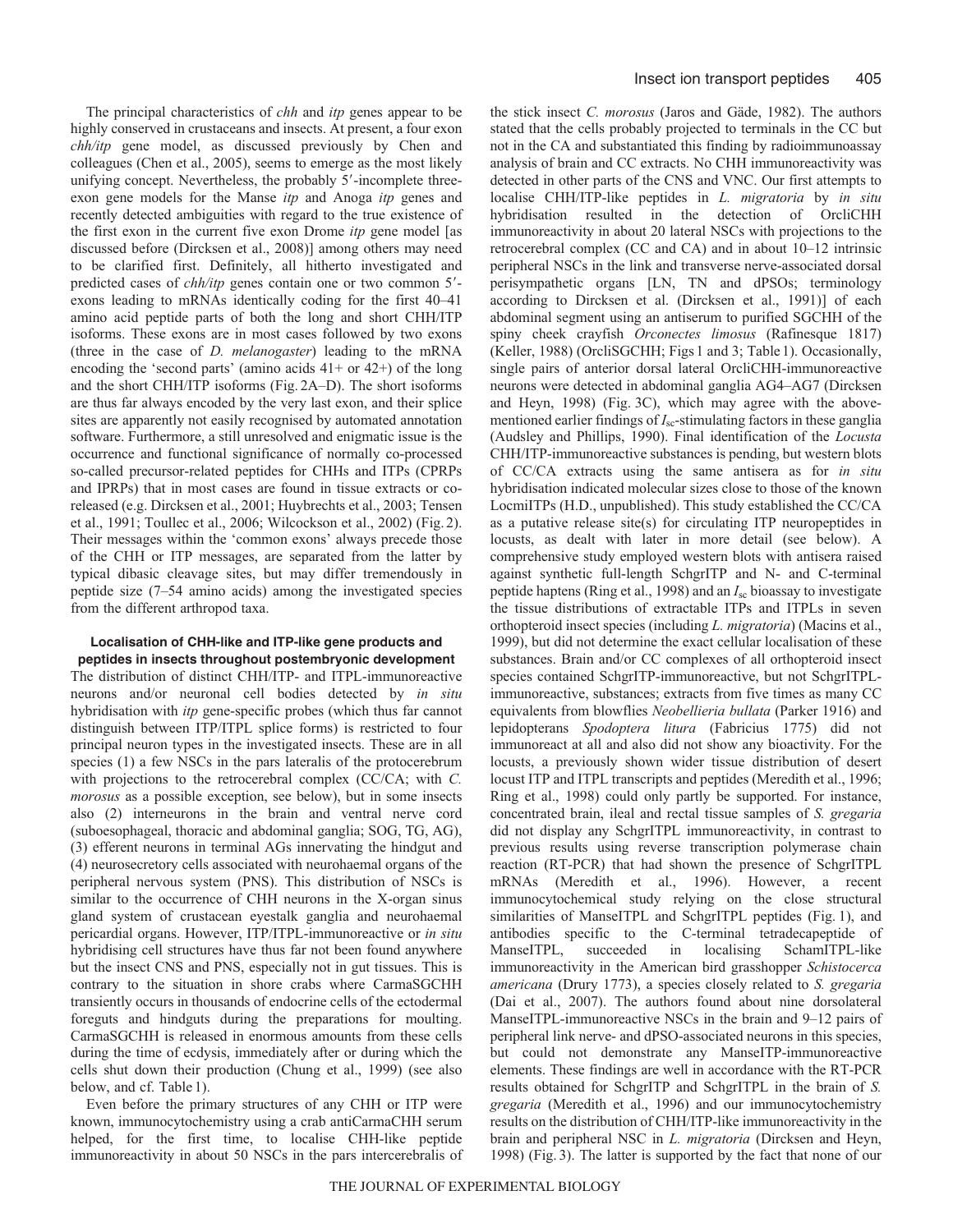|                                                                                                                                                                                                                                                                                                                                                                                                                                                                                                                                                                                                                                                                                                                                                                                                                                                                                                                                                                                                                                                                                                                                                                                                                                                                                                                                                      |                                                 |                                     |                                       |                        | hybridisation in the CNS and PNS of insects and a crab |                                            |                                             | Table 1. Comparison of neuronal structures detected by peptide family-specific or isoform-specific (in bold) antisera to ITPs, SGCHHs or ITPLs, and POCHHs and by in situ |                                             |
|------------------------------------------------------------------------------------------------------------------------------------------------------------------------------------------------------------------------------------------------------------------------------------------------------------------------------------------------------------------------------------------------------------------------------------------------------------------------------------------------------------------------------------------------------------------------------------------------------------------------------------------------------------------------------------------------------------------------------------------------------------------------------------------------------------------------------------------------------------------------------------------------------------------------------------------------------------------------------------------------------------------------------------------------------------------------------------------------------------------------------------------------------------------------------------------------------------------------------------------------------------------------------------------------------------------------------------------------------|-------------------------------------------------|-------------------------------------|---------------------------------------|------------------------|--------------------------------------------------------|--------------------------------------------|---------------------------------------------|---------------------------------------------------------------------------------------------------------------------------------------------------------------------------|---------------------------------------------|
| Species, Abs/RNAs                                                                                                                                                                                                                                                                                                                                                                                                                                                                                                                                                                                                                                                                                                                                                                                                                                                                                                                                                                                                                                                                                                                                                                                                                                                                                                                                    | Brain PI/PL                                     | Brain IN                            | Terminals<br>CC                       | E                      | SOG                                                    | $TGI - TGS$                                | AG(TAG)                                     | LN/TN-PSO/PVO<br>PNS NSC,                                                                                                                                                 | Hindgut, innervation<br>by efferent neurons |
| AntiCarmaSGCHH ICC<br>Carausius morosus                                                                                                                                                                                                                                                                                                                                                                                                                                                                                                                                                                                                                                                                                                                                                                                                                                                                                                                                                                                                                                                                                                                                                                                                                                                                                                              | ca. 50 PI                                       | T                                   | $^{+}$                                | L                      | T                                                      | T                                          | L                                           | n.d.                                                                                                                                                                      | n.d                                         |
| AntiOrcliSGCHH ICC<br>Locusta migratoria®                                                                                                                                                                                                                                                                                                                                                                                                                                                                                                                                                                                                                                                                                                                                                                                                                                                                                                                                                                                                                                                                                                                                                                                                                                                                                                            | ca. 20 PL                                       | T                                   | $^{+}$                                | $^{+}$                 | T                                                      | T                                          | 1 dl IN AG4-AG7                             | $\ddot{}$<br>10-12 per TG/AG seg.,                                                                                                                                        | $\mathbf{I}$                                |
| Schistocerca americana<br>AntiMasITPL ICC                                                                                                                                                                                                                                                                                                                                                                                                                                                                                                                                                                                                                                                                                                                                                                                                                                                                                                                                                                                                                                                                                                                                                                                                                                                                                                            | $\overline{P}$                                  | 1                                   | to.<br>C                              | t.<br>S                | n.d                                                    | n.d.                                       | r.d.                                        | $^{+}$<br>9-12 (per AG seg.?),                                                                                                                                            | r.d                                         |
| MasITP-ISH, L4 <sup>4</sup><br>Bombyx mori <sup>3,4</sup>                                                                                                                                                                                                                                                                                                                                                                                                                                                                                                                                                                                                                                                                                                                                                                                                                                                                                                                                                                                                                                                                                                                                                                                                                                                                                            |                                                 |                                     |                                       |                        | п.d.                                                   | τ.<br>σ                                    | τ.<br>σ                                     | n.d                                                                                                                                                                       | n.d.                                        |
| AntiMasITPL, larvae <sup>3</sup><br>AntiMasITP, larvae <sup>3</sup>                                                                                                                                                                                                                                                                                                                                                                                                                                                                                                                                                                                                                                                                                                                                                                                                                                                                                                                                                                                                                                                                                                                                                                                                                                                                                  | 5–6 PL $(la_2)$<br>6 PL $(la_2)$<br>$6PL(la_2)$ | $\mathbf{I}$                        | $\ddot{}$<br>$\overline{\phantom{a}}$ | n.d.<br>n.d            | $\overline{\phantom{a}}$<br>$\mathbf{I}$               | 1/all TG                                   | 1/all AG                                    | L1/all TG2-AG9 seg., +                                                                                                                                                    | n.d.<br>n.d                                 |
| AntiCarmaCHH L5, P, Ad <sup>5</sup><br>Manduca sexta <sup>3,5</sup>                                                                                                                                                                                                                                                                                                                                                                                                                                                                                                                                                                                                                                                                                                                                                                                                                                                                                                                                                                                                                                                                                                                                                                                                                                                                                  | $5PL(la_2)$                                     | I                                   | $\ddot{}$                             | $\widehat{+}$          | 5, 3, 0, 0 IN L,<br>eP, IP, Ad                         | $2, 0, 2-4, 0$<br>L, eP, IP, Ad            | $\circ$<br>3-4 all, 3 AG3,<br>L, eP, IP, Ad | $0, +$ IN L5, P, Ad                                                                                                                                                       | n.d                                         |
| $ITP/ITPL-ISH, L2, 4, P, Ad3$                                                                                                                                                                                                                                                                                                                                                                                                                                                                                                                                                                                                                                                                                                                                                                                                                                                                                                                                                                                                                                                                                                                                                                                                                                                                                                                        | $5PL(a_2)$                                      | 3-5L, Ad Is<br>2Ad dl               |                                       |                        |                                                        | $1a, 1-2p$<br>all TG                       |                                             | 1 per seg. in L2-AG 2-7                                                                                                                                                   | n.d.                                        |
| AntiMasITP, L2, 4, P, Ad <sup>3</sup>                                                                                                                                                                                                                                                                                                                                                                                                                                                                                                                                                                                                                                                                                                                                                                                                                                                                                                                                                                                                                                                                                                                                                                                                                                                                                                                | $5PL(la_2)$                                     | 3-5L, Ad Is                         | $\ddot{}$                             | $^{+}$                 | I                                                      | $\begin{array}{c} \hline \end{array}$      | $\overline{\phantom{a}}$                    | $\mathsf I$                                                                                                                                                               | I                                           |
| AntiMasITPL, L2, 4, P, Ad <sup>3</sup>                                                                                                                                                                                                                                                                                                                                                                                                                                                                                                                                                                                                                                                                                                                                                                                                                                                                                                                                                                                                                                                                                                                                                                                                                                                                                                               | $5PL(la_2)$                                     | 2Ad dl                              | Т                                     | T                      | Т                                                      | 1a, 1-2p dl<br>all TG                      | 1 VMN AG2-6<br>1a dl, all AG,               | 1 per seg. in L2-AG 2-7                                                                                                                                                   | T                                           |
| Drosophila melanogaster<br>AntiOrcliSGCHH ICC                                                                                                                                                                                                                                                                                                                                                                                                                                                                                                                                                                                                                                                                                                                                                                                                                                                                                                                                                                                                                                                                                                                                                                                                                                                                                                        | 4 PL ipc-1                                      | 2a                                  | $\ddot{}$                             | $^{+}$                 |                                                        | L                                          | 1 VMN AG1-AG3                               | n.d.                                                                                                                                                                      |                                             |
| DrmITP/ITPL2-ISH, L3                                                                                                                                                                                                                                                                                                                                                                                                                                                                                                                                                                                                                                                                                                                                                                                                                                                                                                                                                                                                                                                                                                                                                                                                                                                                                                                                 | 4 PL ipc-1                                      |                                     |                                       | $\mathbf{I}$           | 1L3 isog                                               | I                                          | 1 iag                                       | n.d.                                                                                                                                                                      | n.d.                                        |
| AntiScgITP-C1, L1-3, P<br>DrmITP/ITPL2-ISH, Ad                                                                                                                                                                                                                                                                                                                                                                                                                                                                                                                                                                                                                                                                                                                                                                                                                                                                                                                                                                                                                                                                                                                                                                                                                                                                                                       | 4 PL ipc-1<br>4 PL ipc-1                        | 4ipc-2, -3                          | $\mathbf{I}$<br>$^{+}$                | $\mathbf{I}$<br>$^{+}$ | $1L1 - L3$ , eP                                        | Ad TG1-3<br>n.d.                           | $1 - 3$ iag L1 $-$ L3,P<br>n.d.             | 1 ipn LBD per seg. in<br>n.d.                                                                                                                                             | From 3 iag L3<br>n.d.                       |
| AntiScgITP-C1, Ad                                                                                                                                                                                                                                                                                                                                                                                                                                                                                                                                                                                                                                                                                                                                                                                                                                                                                                                                                                                                                                                                                                                                                                                                                                                                                                                                    | 4 PL ipc-1                                      | 4ipc-2, -3<br>2ipc-4                | $^{+}$                                | $\overline{+}$         | isog                                                   | Root NSC                                   | 3 iag Ad                                    | 1 ipn BpN <sub>6</sub> per seg. AG7<br>AG8                                                                                                                                | From 3 lag Ad                               |
| Species, Abs/RNAs                                                                                                                                                                                                                                                                                                                                                                                                                                                                                                                                                                                                                                                                                                                                                                                                                                                                                                                                                                                                                                                                                                                                                                                                                                                                                                                                    | Eyestalk                                        | Brain IN                            | SG                                    |                        | SOG                                                    | $TGI - TGS$                                | AG(TAG)                                     | Pericardial organs                                                                                                                                                        | Hindgut, innervation<br>by efferent neurons |
| AntiCarmaPOCHH ICC<br>AntiCarmaSGCHH ICC<br>Carcinus maenas                                                                                                                                                                                                                                                                                                                                                                                                                                                                                                                                                                                                                                                                                                                                                                                                                                                                                                                                                                                                                                                                                                                                                                                                                                                                                          | 62-65 XO                                        | $\sf I$<br>$\overline{\phantom{a}}$ | $^{+}$                                |                        | I<br>$\overline{\phantom{a}}$                          | $\begin{array}{c} \hline \end{array}$<br>I | L                                           | (4ab, 10-15pb NSC)<br>4ab, 10-15pb NSC                                                                                                                                    | Endocrine cells only <sup>8</sup>           |
| anterior/posterior/dorsal/lateral/small interneuron; ICC, immunocytochemistry; ISH, <i>in situ</i> hybridisation; IN, interneuron; ITP/ITPL, ion transport peptide short and long isoforms; ipc/isog/iag/ipn, Drm/TP-<br>(Davis et al., 1993); Lx/P/Ad, larval stage X/(eP early, IP late) pupa/adult; LBD, peripheral 'lateral bipolar dendrite' neuron (Bodmer and Jan, 1987); NSCs, neurosecretory cells; seg., segment; SGCHH<br>References: 'Jaros and Gäde (1982); <sup>2</sup> Dircksen and Heyn (1998) and this study; °Dai et al. (2007); "Endo et al. (2000); "Drexler et al. (2007); "Dircksen et al. (1988, 2001); "Chung<br>and POCHH, sinus gland and pericardial organ crustacean hyperglycaemic hormone isoforms; PI/PL, pars intercerebralis/pars lateralis NSC; SOG/AG(TAG), suboesophageal/thoracic/(terminal)<br>mmunoreactive protocerebral/SOG/AG/peripheral neurons; n.d., not determined; LN/TN-PSO/PVO, link/transverse nerve perisympathetic organs/perivisceral organs; L1, peripheral NS-L1 neuron<br>Abbreviations: Abs, antibodies; BpN, peripheral bipolar neuron (Dulcis and Levine 2003); CC/CA, corpora cardiaca/corpora allata; CNS/PNS, central/peripheral nervous system; a/p/d/l/s,<br>abdominal ganglia; VMN, ventromedial interneuron; XO, X-organ cell bodies; +/-, observed/not observed<br>et al. (1999). |                                                 |                                     |                                       |                        |                                                        |                                            |                                             |                                                                                                                                                                           |                                             |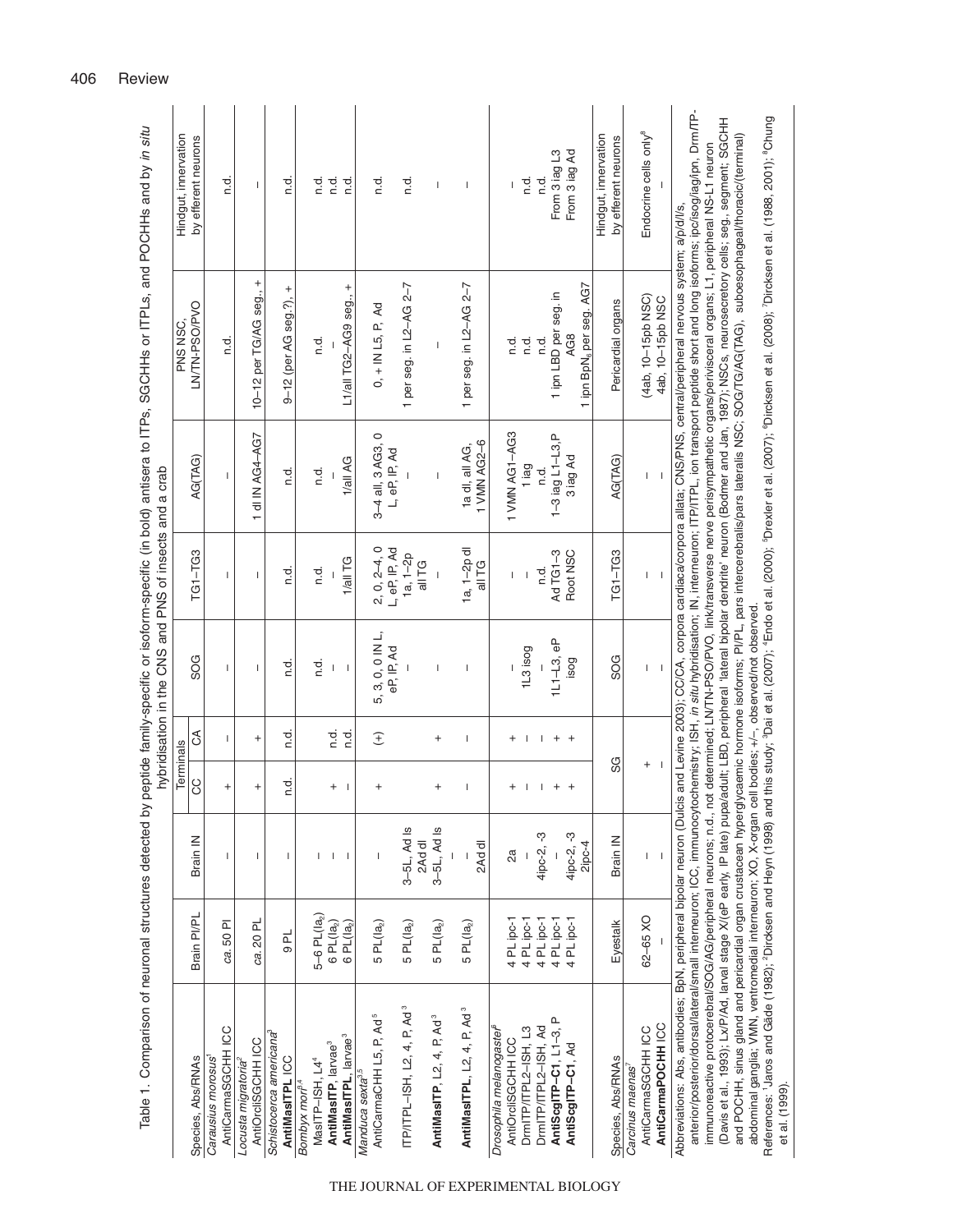

antisera to crab or crayfish SGCHHs can discriminate between cross-reactive ITP and ITPL isoforms (H.D., unpublished) and could, therefore, perhaps be called 'CHH/ITP-peptide familyspecific' antisera (cf. Table 1).

*In situ* hybridisation was first employed in *B. mori* to localise Bommo *itp* gene transcripts to five to six cells with anterior lateral positions in the protocerebrum of L4 larvae (Endo et al., 2000), but their associations with neurohaemal release sites remained unclear. The latter was demonstrated only recently for the first time in lepidopterans, in fifth instar larvae and adult *M. sexta*. Two independent studies found CarmaCHH-immunoreactive and ManseITP-immunoreactive NSCs in lateral parts of larval and adult moth brain that project to the CC and the CA; the first study also examined the entire CNS of *B. mori* larvae (Dai et al., 2007; Drexler et al., 2007). The latter study also used antisera against SGCHH of *Cancer pagurus* (L.), which gave the same results as antiCarmaCHH. These NSCs are most likely identical to the type-Ia2 NSCs previously well defined by cobalt backfilling studies (Copenhaver and Truman, 1986; Nijhout, 1975). Co-localisation experiments showed that these NSCs are different from known corazonin-immunoreactive neurons in the same region (Dai et al., 2007). Drexler and colleagues (Drexler et al., 2007) discovered complex developmental changes in the distribution of distinct CarmaCHH-immunoreactive VNC neurons that, however, 'only stain occasionally' during late larval, and early and late pupal stages into the pharate adult stages in SOG, TGs and AGs (Table 1). On the other hand, the numbers and projections of lateral brain type-Ia2 NSCs to the CC/CA did not change much with the possible exception of faintly labelled NSC and CC/CA projections in late pupae. However, Dai and colleagues (Dai et al., 2007) found ManseITP/ITPL transcripts but only strongly ManseITPLimmunoreactive putative (ascending) interneurons in all TGs and AGs of larvae, pupae and adults of *M. sexta.* No such neurons were seen in the SOG of any stage. In the same study, the authors found that there is actually a very similar distribution of MasITPLimmunoreactive putative interneurons in larvae of *B. mori* (Fig. 4; Table 1). Thus, the possibility cannot be excluded that the antiCarmaCHH and antiManseITPL antibodies may have detected different compounds in the VNC of the *M. sexta* postembryonic stages. Furthermore, the origin of the strongly CarmaCHHimmunoreactive peripheral fibre networks detected in the transverse nerve-associated neurohaemal perivisceral organs (TN-

Fig. 3. CHH/ITP-like immunoreactive neuronal structures in the brain–retrocerebral complex and associated with the abdominal peripheral nervous system of Locusta migratoria. (A) Pars lateralis NSCs of varied staining intensity in the anterior right brain hemisphere and dendrite-like fibres in the superior lateral protocerebrum (SLP). Ped, pedunculus of the mushroom body. (B) Terminals in the neurosecretory lobe of the corpora cardiaca (CCNSL) and in the corpora allata (CA) arising from the NSCs shown in A. Note the fibres in the nervus corporis cardiaci II (NCAII) which connects the CC and CA. Ao, aorta. (C) Peripheral NSCs (arrows) intrinsic to neurohaemal areas of the distal perisympathetic organs (dPSOs) located at the crossing of the transverse and link nerves (TN, LN) usually attached to the ventral diaphragm muscles (VDMs); the structures are overlying the sixth abdominal ganglion (AG6) that also contains one pair of immunostained dorsal lateral putative interneurons (arrowheads). Horizontal 50 μm-thick vibratome sections (in A and B) and whole mount (in C) stained with antiOrcliCHH 1:2000 using the peroxidase–antiperoxidase (PAP) technique. Scale bars: 50 μm, A and B; 100 μm, C.

PVOs, homologues of locust dPSOs) was assumed to lie in some median cells of the abdominal ganglia (AG2–AG9; claimed M2/M3 cell types) (Drexler et al., 2007). However, Dai and colleagues (Dai et al., 2007) showed that well known peripheral NSCs, occurring near spiracles (type NS-L1) (Davis et al., 1993), were the source of similar and strongly ManseITPLimmunoreactive TN-PVO networks and terminals. The NS-L1 are known to contain crustacean cardioactive peptide (CCAP) (Davis et al., 1993), and Dai and colleagues (Dai et al., 2007) actually confirmed their identity by showing co-localisation of CCAP and ManseITPL immunoreactivity in these NSCs.

A less complex (at first glance) distribution of DromeITPimmunoreactive neurons was discovered recently in the CNS and PNS of the fruit fly and investigated throughout postembryogenesis (Dircksen et al., 2008). This study used a hapten antiserum against the C-terminal so-called C1-fragment of SchgrITP (DEEEKFNQ) (Ring et al., 1998), which was shown to cross-react with DromeITP. Although similar sequence parts occur in DromeITPL1 and DromeITPL2 (DEEISQLQ and EEEISNLQ, respectively; Fig. 1), this antiserum apparently did not cross-react with these long isoforms, as has now been further ascertained by distribution analyses of the long isoforms using novel isoform-specific antisera (H.D., unpublished; see also below). The authors unsuccessfully analysed embryos, but found in all larval, pupal and adult stages four strongly ITP-immunoreactive neuronal cell types, except for an SOG interneuron type (see below; Table1). The results were substantiated by the identification of three different mRNAs derived from the Drome *itp* gene CG13586 (see Fig. 2); one of them, which encoded the short DromeITP isoform, was novel. The other two mRNAs (encoding DromeITPL1 and 2) were only provisionally software annotated before and have been changed again in the meantime (see http://flybase.org/reports/FBgn0035023.html). Furthermore, both DromeITP and DromeITPL2 were identified in CNS extracts and by mass spectrometry of ring glands and adult CC/CA, but the DromeITPL1 peptide was still not found. These results were further substantiated by *in situ* hybridisation showing the presence of the mRNAs in ITP-immunoreactive neurons in the CNS of third instar larvae and adult fruit flies (Table 1). In all postembryonic stages, a strongly ITP-immunoreactive and *in situ* hybridisation-positive group of four NSCs (occasionally five) always occurs in the lateral protocerebrum (ipc-1, for ITP-immunoreactive protocerebral) that project to the CC and partly to the CA. These are probably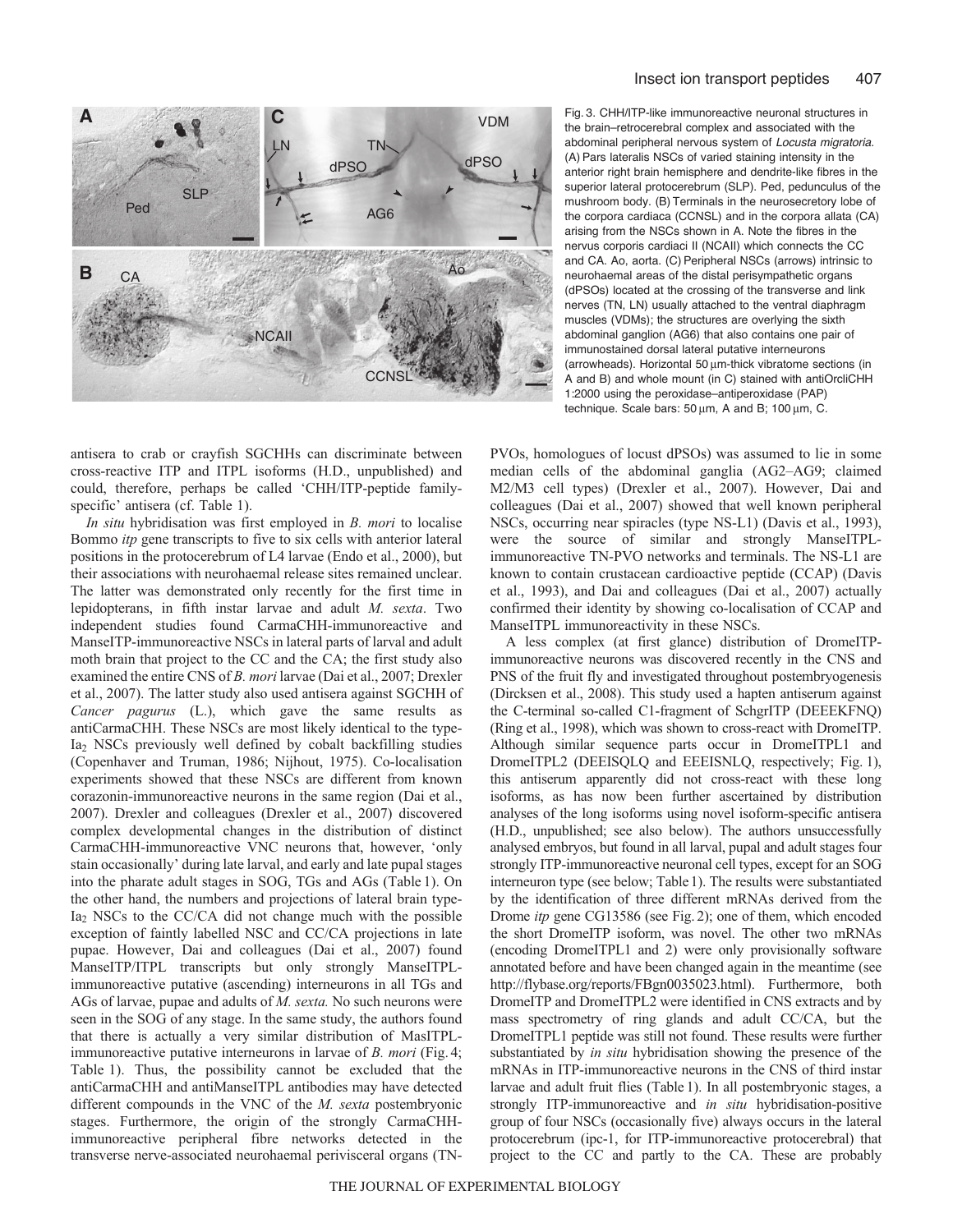

Fig. 4. Distribution scheme of ManseITP- and ManseITPL-expressing central and peripheral neurons of larval, pupal and adult stages of M. sexta; the larval part also applies identically to larvae of B. mori. ManseITP and ManseITPL occur together in the same pars lateralis (PL-)NSCs. Only ManseITP is in further lateral larval brain interneurons, and again only weakly expressed ManseITPL occurs in other adult brain interneurons. Anterior dorsal lateral interneurons in all VNC ganglia of all developmental stages, some median interneurons in pupal and adult AG2–AG9, and peripheral NS-L1 NSCs in TN-PVOs express ManseITPL, whereas ManseITP is restricted to brain neurons. SEG, suboesophageal ganglion; TG, thoracic ganglia; TAG, terminal abdominal ganglion. Slightly modified from Dai et al., with permission (Dai et al., 2007).

homologues of the previously described pars lateralis NSCs in locusts and moths. Their positions in the brain only change during metamorphosis, when they finally come to lie in more posterior dorsal–lateral positions in the adult brain, from where they innervate the retrocerebral complex (CC and CA) (Fig. 5A,B). In the adult brain, the ipc-1 neurons appear to share an axonal tract system with another neuron type (ipc-2), which may innervate the retrocerebral complex as well and become ITP-immunoreactive only in late pupal stages. These are distinct from another two putative interneuron types (ipc-3 and -4) with restricted projections within the adult brain only (Fig.5B). From the first larval stage up to the first pupal stages only, a strongly ITP-immunoreactive interneuron (isog) occurs in the SOG with extensive projections in the posterior brain and dorsally down through all VNC neuromeres (Fig. 5). In the terminal abdominal neuromeres its branches overlap with those of one to three efferent ITP-immunoreactive neurons (iag), which innervate the hindgut only. These neurons occur with invariant projection sites from the first larval into the adult stage. Thus, with the exception of the isog neuron, which lose their ITP immunoreactivity in midpupal stages, the larval efferent ipc-1 and iag neuron types are remarkably invariant in number and destination throughout development and metamorphosis. The same appears to be true for another peripheral ITP-immunoreactive putative NSC, the lateral bipolar dendrite (LBD) neuron, found to be ITP-immunoreactive only in the last abdominal segment 8. The LBD neuron is a well known putative sensory cell type in all abdominal segments and is associated with the transverse nerves (Bodmer and Jan, 1987; Gorczyca et al., 1994). It is similar in position to the BpN neurons in adult flies, which in the last abdominal segment are also ITP-immunoreactive. In the transverse nerves, LBD neurons are known to receive contacts from central motoneurons and to reach dorsally up to the alary muscles of the heart (Landgraf and Thor, 2006). The LBD neurons are similar, if not homologous, to the locust dPSO- and the moth PVO-associated (NS-L1) peripheral NSCs. Our most recent preliminary results using novel specific antisera against DromeITP and the two long DromeITPL1,2 isoforms confirmed the distribution of the antiSchgrITP-C1-immunoreactive neurons (as reviewed here), but found DromeITPL1 and DromeITPL2 immunoreactivity only in LBD neurons of at least four different abdominal segments anterior to abdominal segment 8 (H.D., unpublished).

## **Possible functions of ITPs and ITPLs, and functional morphology of ITP/ITPL neurons**

Much has been learned from *in vitro* studies about the effects of ITP and ITPL on the hindgut. Can the derived concepts be confirmed by *in vivo* studies, and are these the only physiological actions of both peptides? As a first step towards answering these questions, Audsley and colleagues (Audsley et al., 2006) undertook an important study to measure and identify the proposed circulating peptides SchgrITP and SchgrITPL in the CC and the haemolymph of fed (0.5–8 min and directly bled thereafter) and starved *S. gregaria*. The authors used enzyme-linked immunosorbant assays (ELISAs) with hapten antisera specifically discriminating SchgrITP (with the above-mentioned C1-antiserum) and SchgrITPL [with antisera raised against the SchgrITPL65–79 fragment; both antisera produced by Ring and colleagues (Ring et al., 1998)]. They found both SchgrITP and SchgrITPL peptides in similar amounts of 117 and 88 fmol per CC, respectively. Assuming 2–5% of material to be released and a total haemolymph volume *ca*. 800μl for locusts (Couillaud et al., 1987), this could just account for the 4-fold increase in concentration of SchgrITPL detected in the haemolymph of fed *vs* starved locusts  $(41.5 \text{ vs } 9.6 \text{ nmol } l^{-1})$ . Unfortunately, SchgrITP turned out to be much more difficult to measure and reliably identify than SchgrITPL, because it may be degraded much faster than the latter in haemolymph, as suggested by the occurrence of several ITP-immunoreactive chromatographic fractions not co-eluting with an ITP standard. When compared with ITPL, this seems surprising, because ITP is C-terminally amidated, i.e. blocked against carboxypeptidase digestion. In fact, negative results of degradation tests with synthetic SchgrITP and haemolymph *in vitro* seemed to argue against the ITP degradation hypothesis. Nevertheless, haemolymph from fed *vs* starved locusts showed an approximately 80-fold increase (14.2 *vs* 0.17 nmol l<sup>-1</sup>)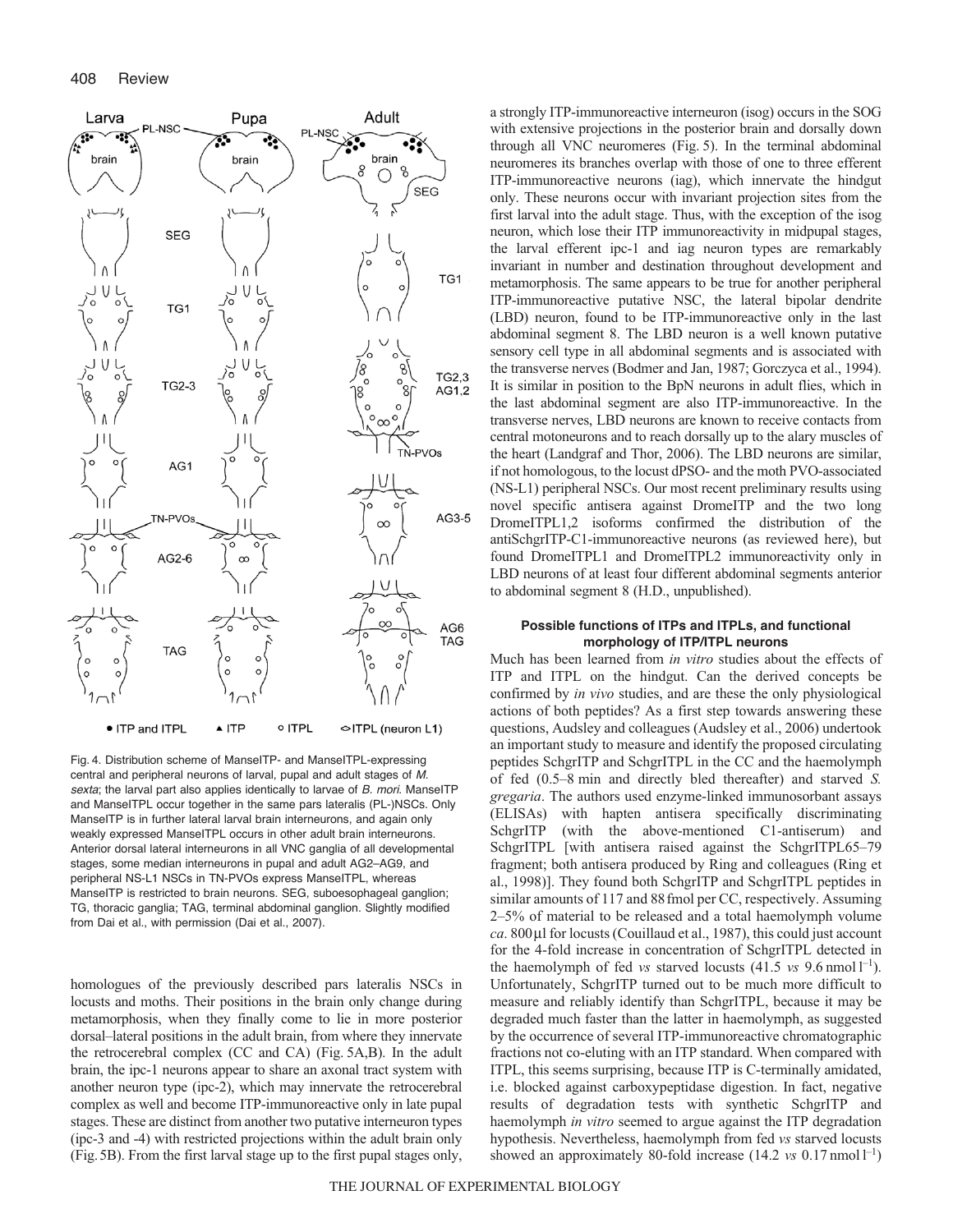

Fig. 5. Camera lucida drawings of identified PAP-stained ITPimmunoreactive neurons in whole mount preparations of larval (L3) CNS and adult brain of D. melanogaster. (A) Three larval ITP-immunoreactive neuron types: four pars lateralis NSCs (ipc-1; ITP-immunoreactive protocerebral neuron type), one suboesophageal interneuron (isog), and one to three abdominal (iag) efferent hindgut-innervating neurons; projections of ipc-1 NSC through nervi corporis cardiaci (NCC) to CC with one fibre entering the CA; the ring gland is shown artificially removed (asterisks) and slightly enlarged for clarity. PTG, prothoracic gland. (B) Adult brain showing the distribution of four ipc-1 NSCs, four ipc-2 putative NSCs, four ipc-3-type interneurons innervating a restricted anterior medial lateral neuropile area, and one to two median weakly ITPimmunoreactive ipc-4-type interneurons projecting via median bundle fibres (MBf) to SOG neuropiles. Me, medulla. Scale bar 50 μm. After Dircksen et al., with permission (Dircksen et al., 2008).

in total extractable SchgrITP-immunoreactive material, although the bulk of this material was not co-chromatographing with synthetic SchgrITP. However, authentic SchgrITP was clearly identified for the first time in chromatographed haemolymph of fed locusts and occurred in concentrations of about 1 nmol  $l^{-1}$ , typical for a circulating neurohormone. At 30 min after feeding, the levels of both peptides were already down again to levels around the detection limit of the assay. This study thus showed, for the first time, SchgrITP and SchgrITPL to be putative hormones in the haemolymph, probably released from the CC of locusts, which led the authors to postulate roles for both peptides in the control of postfeeding osmoregulation. Furthermore, measuring both peptides under stress conditions after chasing the animals for 10min around their cage revealed that SchgrITPL rather than SchgrITP transiently increased by 1.8-fold. This suggested that humoral SchgrITPL may have additional roles in the regulation of stress metabolism, which may serve as a first preliminary lead towards answering the question of whether ITP and ITPL have further physiological actions. CHHs, for comparison, are known to have at least eight different well established biological effects, some of which are clearly related to stress responses (Böcking et al., 2002; Keller et al., 1999).

The detection of ITP and ITPL in locust CC agrees well with our immunocytochemical localisations of OrcliCHHimmunoreactive material in locust CC and CA (Fig. 3C). The similar distribution for ITPs and ITPLs in the pars lateralis–CC/CA NSC system of the moths points in the same direction. However, contrary to ManseITP immunoreactivity, low amounts of ManseITPL immunoreactivity were only found in cell bodies and parts of the axons of these NSCs but not in CC terminals. Therefore, Dai and colleagues (Dai et al., 2007) concluded that ManseITPL in the brain is not secreted, and its role in this system remains unclear. On the other hand, one can assume that ITPLs are merely released from peripheral sources, i.e. most likely from the homologous and probably all ITPL-containing locust dPSO-associated NSCs, the moths' NS-L1-PVO system, and most of the dipteran LBD neurons. If so, ITPL homologues from these ample sources in the different species could then account for haemolymph concentrations comparable to those observed in the locust. Moreover, based upon these data, an attractive theory on an entirely new competitive type of endocrine control at the level of hindgut ITP receptors, as was put forward earlier by Phillips and colleagues (Phillips et al., 2001), gains a novel dimension. Although shown only *in vitro*, recombinant SchgrITPL itself is not bioactive in the hindgut *I*sc bioassay but is capable of competing with the highly bioactive SchgrITP for receptor binding which can lead to dramatically diminished bioactivity of SchgrITP (Wang et al., 2000). In blood-feeding insects, distension of the abdominal wall is known to trigger the release of a potent diuretic hormone(s) into the haemolymph followed by increased fluid secretion from MTs (Adams, 1999; Wheelock et al., 1988; Williams et al., 1983; Williams and Beyenbach, 1984). However, ADFs terminating the postprandial diuresis have been proposed to come into play during secretion shut-down, which occurs concomitantly with an increase in cyclic guanosine monophosphate (cGMP) content in *Rhodnius* MTs as the diuresis decreases (Quinlan et al., 1997). Thus, generally assuming that the peripheral ITPL-immunoreactive sensory NSCs have a role as pressure or volume sensory receptors, it would make sense if they mainly released ITPLs. These peptides are inactive themselves but similar enough to compete with the highly bioactive ITPs from brain–CC sources at their supposed and even nearby sites of action on the hindgut to regulate or shut off water uptake. Alternative splicing as a common way of gene regulation would then explain the strikingly similar differential neuronal distributions reviewed here for ITPs and ITPLs in the different insect orders. The functional morphological aspects discussed for the occurrence of these splice forms in the different neuron types would be in accordance with many established physiological findings on hindgut ion and water resorption and the theory of its competitive feedback regulation by different products of the same *itp* gene.

In locusts and moths, another concept for a further possible ITP function has been tested that was mainly based on physiological studies on the role of crab SGCHH in the control of ecdysis as mentioned above. The concept is derived from the observation that SGCHH from gut endocrine cells transiently gives rise to a dramatic increase of CHH haemolymph concentrations leading to water uptake necessary for ecdysis (Chung et al., 1999). However, haemolymph measurements in locusts did not give any clear-cut hint for ecdysis-related changes. Relatively small changes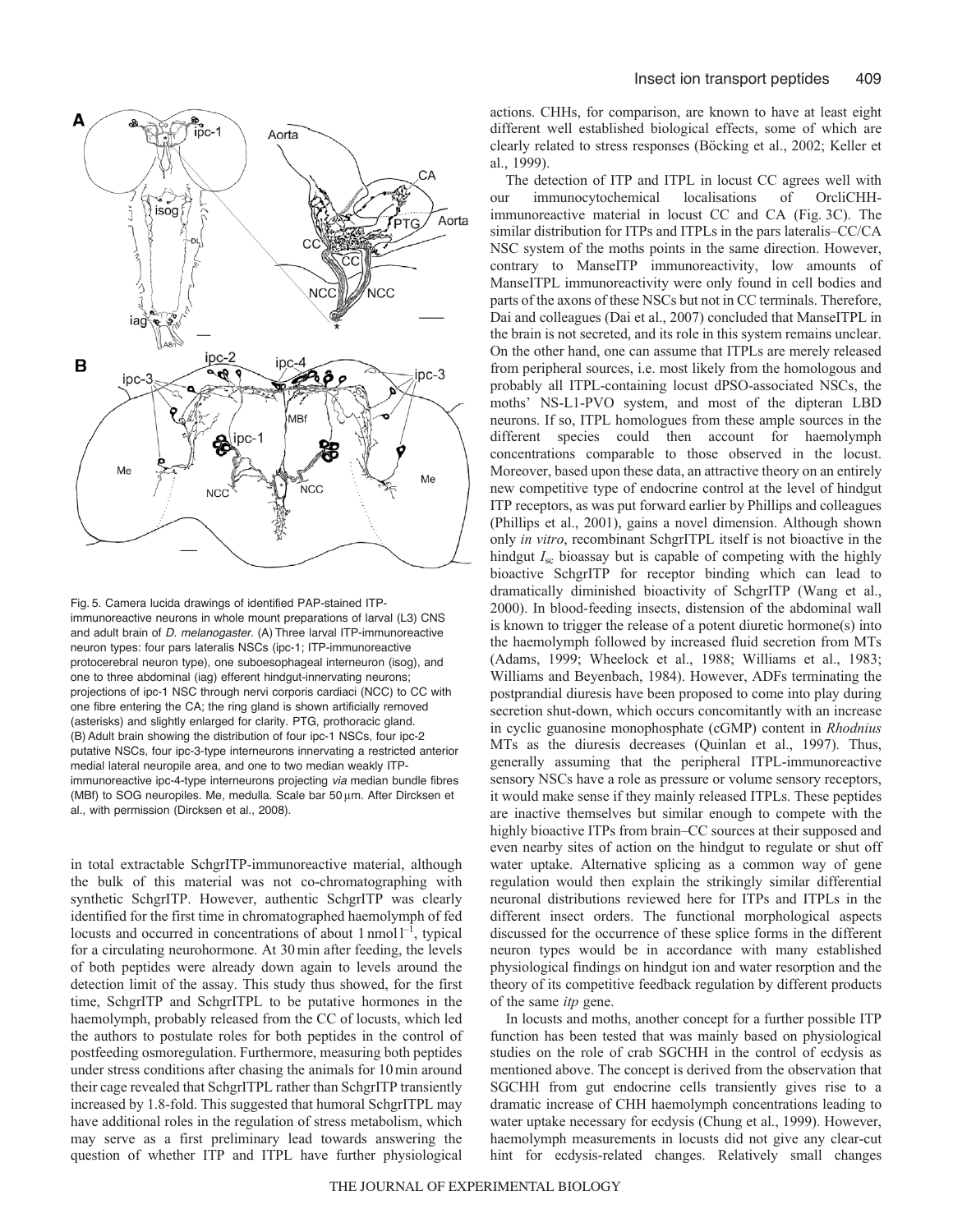![](_page_9_Figure_1.jpeg)

Fig. 6. Changes of CarmaCHH/ManseITP-like peptide immunoreactivity at periods before and after ecdysis in M. sexta. Estimated is the abundance of VNC preparations positively stained in transverse nerves (TNs) by immunocytochemistry (ICC, grey columns) and the haemolymph content (rhombi) compared with CHH equivalents in haemolymph samples (noncompetitive ELISA with edible crab Cancer pagurus SGCHH as a standard). TN immunoreactivity is given as the average of the percentage of preparations in any ganglion showing TN staining. At a proportion of 1.0, all preparations show TN immunoreactivity. All values are represented with s.e.m.; different uppercase letters represent significant differences from other points on the curve at P<0.05; differing lowercase letters indicate significant differences from other bars at P<0.05. Ifbm/afbm, liquid-/air-filled brown mandible stage; pE, post ecdysis stage. Slightly modified from Drexler et al., with permission (Drexler et al., 2007).

compared with the already mentioned feeding-related changes in ITP and ITPL titres were only observed about 5 to 7 days after ecdysis from the fourth to the fifth larval stages of *S. gregaria* (Audsley et al., 2006). Drexler and colleageus (Drexler et al., 2007) set out to measure CHH immunoreactivity and presumed ManseITP-like material (1) densitometrically in immunostained preparations of TN-PVOs and (2) in haemolymph by a noncompetitive ELISA ( $0.25-8$  nmoll<sup>-1</sup> range) before, during and after larval ecdysis from L4 to L5 stages of *M. sexta*. The profiles showed an inverse correlation with the percentage of stained larval TN-PVOs at the same developmental stage around ecdysis whilst the CHH-immunoreactive staining intensities of larval brain type-Ia2 cell bodies and CC/CA complexes did not differ significantly. Haemolymph levels 5 h before and immediately post-ecdysis were not significantly different from each other but clearly differed from the levels 12 h before and 24 h (L5) after ecdysis (Fig. 6). Thus, elevated haemolymph CHH immunoreactivity levels occurred around the AFBM stage, i.e. when the digestive or moulting fluid has been reabsorbed in the head capsule and tracheae have become filled with air, and immediately following ecdysis, concomitantly with reduced CHH immunoreactivity in TN-PVO. These changes in the profiles of CHH-immunoreactive contents in larval TN-PVOs and haemolymph similar to those observed in crab haemolymph during ecdysis were, therefore, interpreted as indicative of a TN-PVO-released ManseITP-like peptide playing a role in the control of insect ecdysis. Bearing in mind that (1) the CHH-antisera cannot discriminate between the ManseITP/ITPL splice forms and (2) ManseITP and ManseITPL have mutually exclusive distributions in central and peripheral neurons, one would have to interpret that both CHH-immunoreactive peptides have been detected in these haemolymph samples but probably only ManseITPL has been detected in the TN-PVOs. However, none of the other studies on the same moth species (Dai et al., 2007) and on *D. melanogaster* (Dircksen et al., 2008) has found any hint of clearly developmental stage- or ecdysis-related changes in staining intensity of any ITP- or ITPL-immunoreactive neuron.

### **Possible receptors and second messengers for ITPs and ITPLs**

Up to the present date, there are no structural data available for any receptor of CHHs or ITPs/ITPLs; not even assumptions from orphan receptors seem possible. This is perhaps due to the difficulty in obtaining enough peptide material, which would certainly be necessary to deorphanise putative receptors. Early saturation and displacement studies have clearly revealed the existence of specific and high-affinity CHH receptors on hepatopancreas membranes in *C. maenas* and *O. limosus* (Kummer and Keller, 1993). Recently, similarly specific and high affinity binding sites have been found for CarmaCHH on ion transporting gills and hindgut membranes of *C. maenas*, which are coupled to cGMP rather than cAMP as a second messenger (with the exception of the hindgut showing cAMP responses as well). This led the authors to propose an osmoregulatory role for CarmaCHH (Chung and Webster, 2006). Classical binding studies have not yet been undertaken for ITP/ITPL receptors in any insect. It is only known that ion transport-stimulating effects of SchgrITP on the hindgut are probably all mediated by cAMP, i.e. probably *via* a G-proteincoupled receptor (Phillips and Audsley, 1995; Phillips et al., 1998b; Lechleitner et al., 1989a). However, for instance, the known inhibition of ileal acid secretion by ITP is not mimicked by cAMP (Phillips and Audsley, 1995), but there are, at present, no clear hints from physiological studies for cGMP or any other possible second messengers (e.g.  $Ca^{2+}$ ) being involved in this process. Hitherto only other ADFs such as those from the meal beetle *Tenebrio molitor* (e.g. TenmoADFa) are known to use cGMP as a second messenger for the inhibition of fluid secretion by MTs (Eigenheer et al., 2002; Massaro et al., 2004). When assuming that peptide receptors are as similar as their ligands in crustaceans and insects, which is to date known only for some serotonin and dopamine receptors (Clark et al., 2004; Clark and Baro, 2006; Spitzer et al., 2008), one would probably have to expect G-protein-coupled receptors but cannot exclude membrane-bound guanylyl cyclases as mediators of some of the known physiological effects of ITP isoforms.

#### **Conclusions and perspectives**

Insect ion transport peptides and crustacean hyperglycaemic hormones are derived from alternative splicing of *itp* and *chh* genes. They are differentially expressed in the CNS and the PNS of these arthropods. Four types of neuron produce ITP or ITPL: (1) typical usually pars lateralis NSCs in the protocerebrum with putative release sites in the CC and CA (for ITP and possibly ITPL), which are similar, if not homologous, to crustacean CHH-producing X-organ sinus gland neurons in the medulla terminalis of the eyestalk, which is considered to be a lateral brain neuropile; (2) interneurons which may connect NSCs to other neuron types; (3) efferent neurons, e.g. those hitherto only found in terminal AGs of *D. melanogaster*, which innervate the hindgut directly and produce DromeITP; and (4) peripheral putative sensory NSCs probably producing ITPLs only. Furthermore, the localisation of CHH/ITP-immunoreactive material distinctly around the juvenile hormone-producing endocrine cells but only little in cortical neurohaemal areas of the CA suggests that the intrinsic CA cells are a possible novel target organ for ITPs. This is particularly striking because this projection pattern of pars lateralis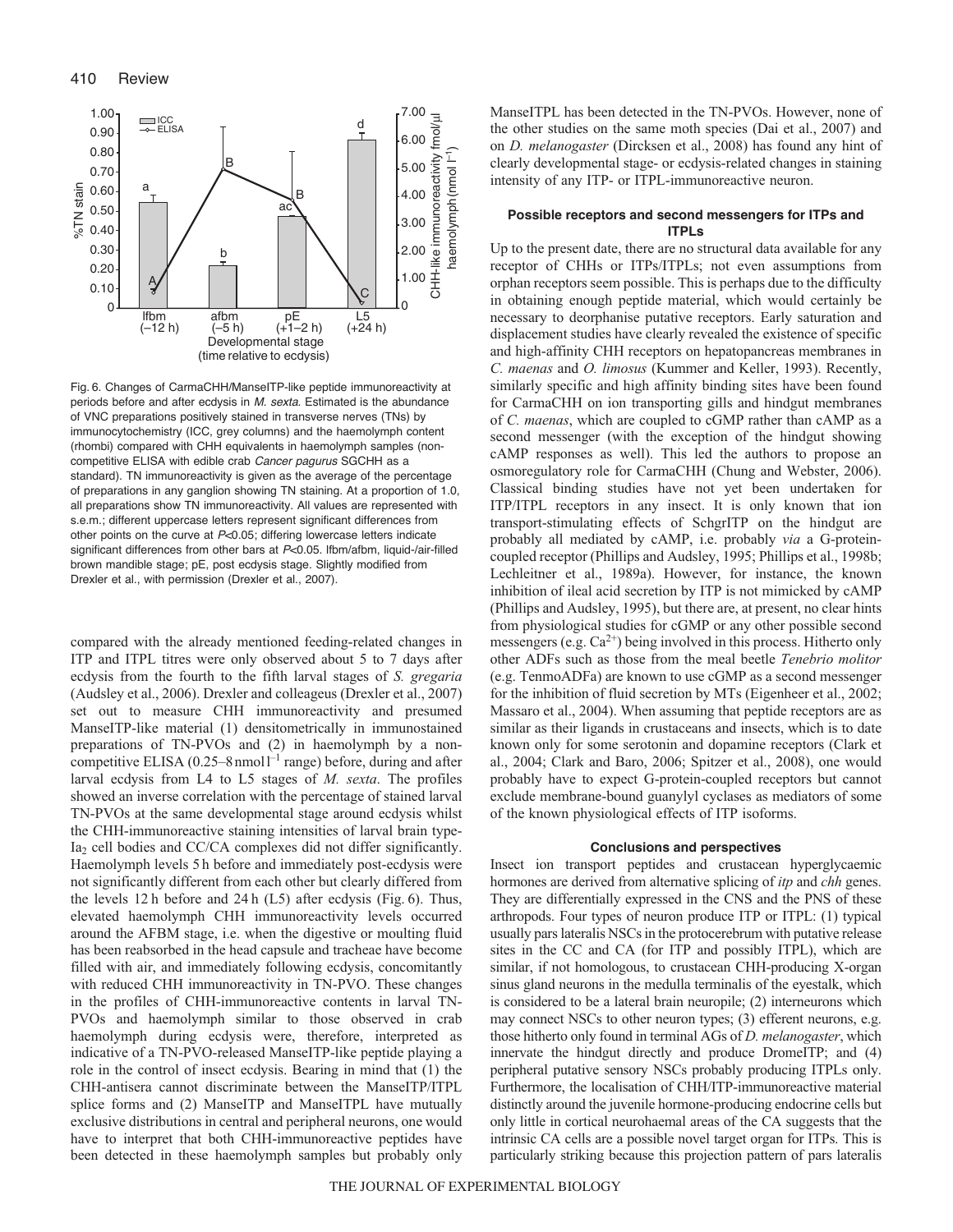ITP-immunoreactive NSCs has now been described for all hitherto investigated insects with the possible exception of the stick insect. When considering the multitude of pleiotropic functions of SGCHHs (Böcking et al., 2002; Keller et al., 1999), more functions may well have to be expected for the similar humoral ITPs. The available results have shown a remarkable conservation and similar differential distributions of ITP and ITPL neurons in orthopteran, lepidopteran and dipteran insects. This actually very much resembles the situation in crustaceans. Despite the fact that CHH-like peptides have not yet been found in typical interneurons, it is tempting to speculate that the SGCHH NSCs of the eyestalk medulla terminalis X-organ sinus gland system as part of the lateral brain proper, and the peripheral intrinsic pericardial organ POCHH NSCs compared with the ITP(/ITPL) NSCs of the brain pars lateralis and the TN-associated NSCs intrinsic to the neurohaemal PSO/PVO and the LBD neurons are two principally homologous neuron types with homologous signalling molecules derived from homologous genes. Thus, these neuron types with similarly expressed genes in insects and crustaceans may have arisen from a common phylogenetic ancestor for the two arthropod groups. In this context, an important next step will definitely be the identification and localisation of ITP receptors in suspected target organs such as the hindgut and the CA. This will spawn novel research on the fascinating integrative aspects of a highly efficient insect kidney under the control of several probably phylogenetically old diuretic and antidiuretic neurohormonal systems. Approaches to localise identified ITP receptors throughout the whole bodies of insects will, furthermore, provide the first hints of the existence of probably many other and possibly homologous target organs, receptors and functions common to ITP and CHH isoforms in both arthropod groups. This aspect can, at present, only be assumed from the manifold physiological studies done on crustaceans.

#### **List of abbreviations**

| ADF         | antidiuretic factor                      |
|-------------|------------------------------------------|
| AG          | abdominal ganglia                        |
| <b>CA</b>   | corpora allata                           |
| <b>CC</b>   | corpora cardiaca                         |
| <b>CHH</b>  | crustacean hyperglycaemic hormone        |
| <b>CNS</b>  | central nervous system                   |
| <b>CTSH</b> | chloride transport-stimulating hormone   |
| dPSO        | dorsal perisympathetic organ             |
| iag         | ITP-immunoreactive abdominal neuron      |
| ipc         | ITP-immunoreactive protocerebral neuron  |
| isog        | ITP-immunoreactive suboesophageal neuron |
| <b>ITP</b>  | ion transport peptide                    |
| <b>LBD</b>  | lateral bipolar dendrite                 |
| LN          | link nerve                               |
| <b>MT</b>   | Malpighian tubules                       |
| <b>NSC</b>  | neurosecretory cell                      |
| <b>PNS</b>  | peripheral nervous system                |
| <b>PVO</b>  | perivisceral organ                       |
| SOG         | suboesophageal ganglia                   |
| <b>TG</b>   | thoracic ganglia                         |
| TN          | transverse nerve                         |
| <b>VNC</b>  | ventral nerve cord                       |

I wish to thank Dr Dick R. Nässel, Stockholm, Sweden, and an anonymous reviewer for helpful comments on the manuscript and its English style. This work has been partially supported by the Carl Tryggers Foundation, Stockholm, Sweden.

#### **References**

- **Adams, T. S.** (1999). Hematophagy and hormone release. Ann. Entomol. Soc. Am. **92**, 1-23.
- **Audsley, N.** (1991). Purification of a neuropeptide from corpus cardiacum of the desert locust which influences ileal transport. Vancouver, Canada: University of British Columbia.

**Audsley, N. and Phillips, J. E.** (1990). Stimulants of ileal salt transport in neuroendocrine system of the desert locust. Gen. Comp. Endocrinol. **80**, 127-137.

- **Audsley, N., McIntosh, C. and Phillips, J. E.** (1992). Isolation of a neuropeptide from locust corpus cardiacum which influences ileal transport. J. Exp. Biol. **173**, 261-274.
- **Audsley, N., Coast, G. M. and Schooley, D. A.** (1993). The effects of Manduca sexta diuretic hormone on fluid transport by the Malpighian tubules and cryptonephric complex of Manduca sexta. J. Exp. Biol. **178**, 231-243.
- **Audsley, N., McIntosh, C., Phillips, J. E., Schooley, D. A. and Coast, G. M.** (1994). Neuropeptide regulation of ion and fluid reabsorption in the insect excretory system. In Perspectives in Comparative Endocrinology (ed. K. G. Davey, R. E. Peter and S. S. Tobe), pp. 74-80. Toronto: National Research Council of Canada.
- **Audsley, N., Meredith, J. and Phillips, J. E.** (2006). Haemolymph levels of Schistocerca gregaria ion transport peptide and ion transport-like peptide. Physiol. Entomol. **31**, 154-163.
- **Böcking, D., Dircksen, H. and Keller, R.** (2002). The crustacean neuropeptides of the CHH/MIH/GIH family: structures and biological activities. In The Crustacean Nervous System (ed. K. Wiese), pp. 84-97. Heidelberg: Springer.
- **Bodmer, R. and Jan, Y. N.** (1987). Morphological differentiation of the embryonic peripheral neurons in Drosophila. Rouxs Arch. Dev. Biol. **196**, 69-77.
- **Bradley, T. J.** (2008). Active transport in insect recta. J. Exp. Biol. **211**, 835-836.
- **Chan, S. M., Gu, P. L., Chu, K. H. and Tobe, S. S.** (2003). Crustacean neuropeptide genes of the CHH/MIH/GIH family: implications from molecular studies. Gen. Comp. Endocrinol. **134**, 214-219.
- **Chen, S. H., Lin, C. Y. and Kuo, C. M.** (2004). Cloning of two crustacean hyperglycemic hormone isoforms in freshwater giant prawn (Macrobrachium rosenbergii): evidence of alternative splicing. Mar. Biotechnol. (NY) **6**, 83-94.
- **Chen, S. H., Lin, C. Y. and Kuo, C. M.** (2005). In silico analysis of crustacean hyperglycemic hormone family. Mar. Biotechnol. (NY) **7**, 193-206.
- **Chung, J. S. and Webster, S. G.** (2006). Binding sites of crustacean hyperglycemic hormone and its second messengers on gills and hindgut of the green shore crab, Carcinus maenas: a possible osmoregulatory role. Gen. Comp. Endocrinol. **147**, 206-213.
- **Chung, J. S. and Zmora, N.** (2008). Functional studies of crustacean hyperglycemic hormones (CHHs) of the blue crab, *Callinectes sapidus*-the expression and release of CHH in eyestalk and pericardial organ in response to environmental stress. FEBS J. **275**, 693-704.
- **Chung, J. S., Dircksen, H. and Webster, S. G.** (1999). A remarkable, precisely timed release of hyperglycemic hormone from endocrine cells in the gut is associated with ecdysis in the crab Carcinus maenas. Proc. Natl. Acad. Sci. USA **96**, 13103-13107.
- **Clark, M. C. and Baro, D. J.** (2006). Molecular cloning and characterization of crustacean type-one dopamine receptors: D1alphaPan and D1betaPan. Comp. Biochem. Physiol. B, Biochem. Mol. Biol. **143**, 294-301.
- **Clark, M. C., Dever, T. E., Dever, J. J., Xu, P., Rehder, V., Sosa, M. A. and Baro, D. J.** (2004). Arthropod 5-HT2 receptors: a neurohormonal receptor in decapod crustaceans that displays agonist independent activity resulting from an evolutionary alteration to the DRY motif. J. Neurosci. **24**, 3421-3435.
- **Coast, G. M.** (1996). Neuropeptides implicated in the control of diuresis in insects. Peptides **17**, 327-336.
- **Coast, G. M.** (2001). The neuroendocrine regulation of salt and water balance in insects. Zool. Anal. Complex Syst. **103**, 179-188.
- **Coast, G. M.** (2007). The endocrine control of salt balance in insects. Gen. Comp. Endocrinol. **152**, 332-338.
- **Coast, G. M., Meredith, J. and Phillips, J. E.** (1999). Target organ specificity of major neuropeptide stimulants in locust excretory systems. J. Exp. Biol. **202**, 3195-3203.
- **Coast, G. M., Orchard, I., Phillips, J. E. and Schooley, D. A.** (2002). Insect diuretic and antidiuretic hormones. Adv. Insect Physiol. **29**, 279-409.
- **Copenhaver, P. F. and Truman, J. W.** (1986). Metamorphosis of the cerebral neuroendocrine system in the moth Manduca sexta. J. Comp. Neurol. **249**, 186-204.
- **Couillaud, F., Koopmanschap, A. B., De Kort, C. A. D. and Girardie, A.** (1987). Changes in binding of JH-III in hemolymph of adult female Locusta migratoria F. Experientia **43**, 312-314.
- **Dai, L., Zitnan, D. and Adams, M. E.** (2007). Strategic expression of ion transport peptide gene products in central and peripheral neurons of insects. J. Comp. Neurol. **500**, 353-367.
- **Davis, N. T., Homberg, U., Dircksen, H., Levine, R. B. and Hildebrand, J. G.** (1993). Crustacean cardioactive peptide-immunoreactive neurons in the hawkmoth Manduca sexta and changes in their immunoreactivity during postembryonic development. J. Comp. Neurol. **338**, 612-627.
- **Dircksen, H. and Heyn, U.** (1998). Crustacean hyperglycemic hormone-like peptides in crab and locust peripheral intrinsic neurosecretory cells. Ann. N. Y Acad. Sci. **839**, 392-394.
- **Dircksen, H., Müller, A. and Keller, R.** (1991). Crustacean cardioactive peptide in the nervous system of the locust, Locusta migratoria: an immunocytochemical study on the ventral nerve cord and peripheral innervation. Cell Tissue Res. **263**, 439-457.
- **Dircksen, H., Böcking, D., Heyn, U., Mandel, C., Chung, J. S., Baggerman, G., Verhaert, P., Daufeldt, S., Plösch, T., Jaros, P. P. et al.** (2001). Crustacean hyperglycaemic hormone (CHH)-like peptides and CHH-precursor-related peptides from pericardial organ neurosecretory cells in the shore crab, Carcinus maenas, are putatively spliced and modified products of multiple genes. Biochem. J. **356**, 159- 170.
- **Dircksen, H., Tesfai, L. K., Albus, C. and Nässel, D. R.** (2008). Ion transport peptide splice forms in central and peripheral neurons throughout postembryogenesis of Drosophila melanogaster. J. Comp. Neurol. **509**, 23-41.
- **Dow, J. A. T. and Davies, S. A.** (2003). Integrative physiology and functional genomics of epithelial function in a genetic model organism. Physiol. Rev. **83**, 687- 729.
- **Drexler, A. L., Harris, C. C., Dela Pena, M. G., Asuncion-Uchi, M., Chung, S., Webster, S. and Fuse, M.** (2007). Molecular characterization and cell-specific expression of an ion transport peptide in the tobacco hornworm, Manduca sexta. Cell Tissue Res. **329**, 391-408.